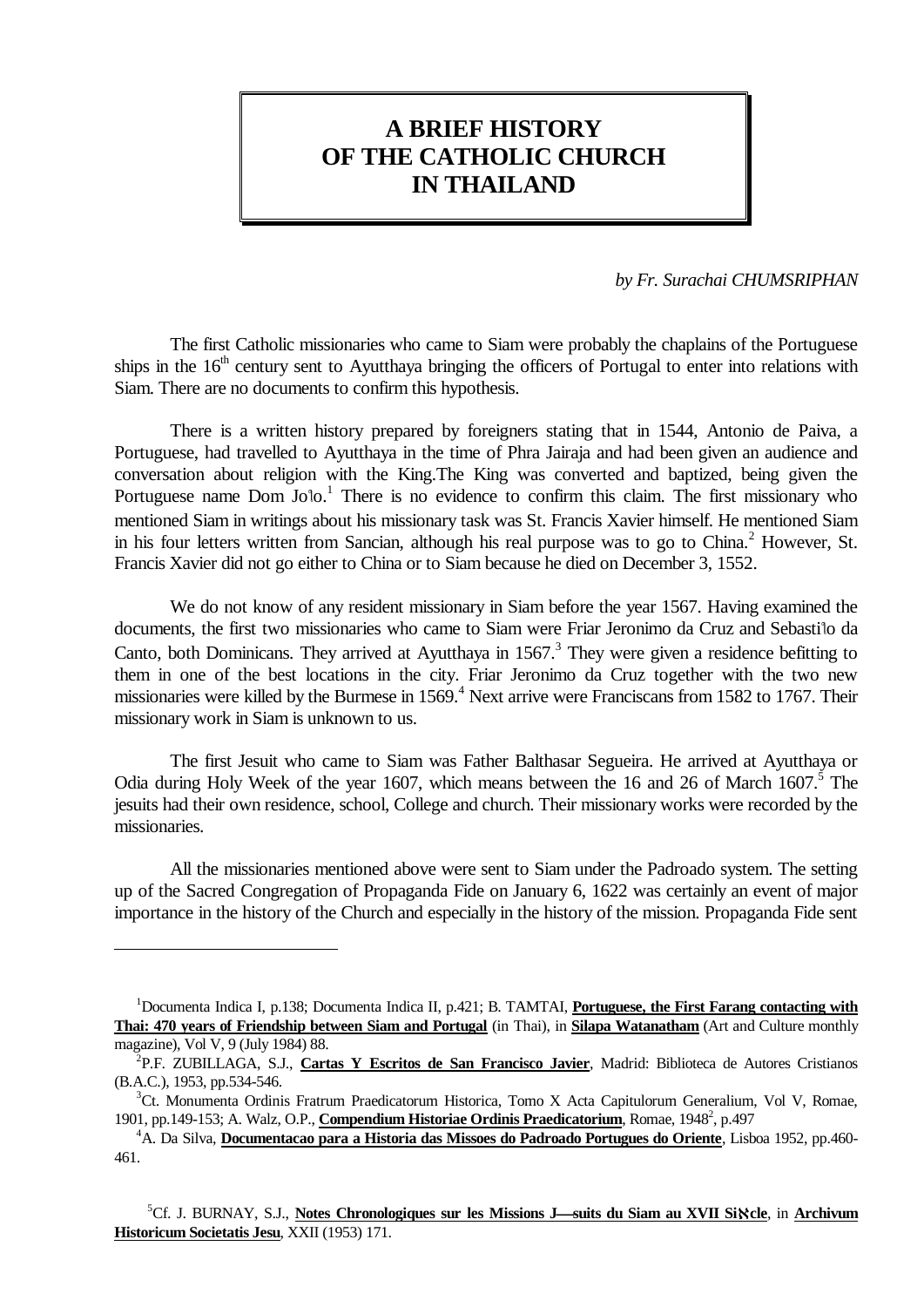*- page 2 -*

three Apostolic Vicars, Msgr. Fran÷ois Pallu, Msgr. Pierre Lambert de la Motte and Msgr. Ignatius Cotolendi, to carry ont missionary work in China and Indochina. However, they could not avoid the conflicts resulting from the Portuguese patronage in these regions.

On August 22, 1662, Msgr. Lambert de la Motte, M. Jean De Bourges,

M. Dedier arrived in Ayutthaya. They were the first missionaries of the newly established Missions Etrang Stres de Paris (M.E.P.). On January 27, 1664 the other Apostolic Vicar, Fran÷ois Pallu and M. Laneau, M. Haingues, M. Brindeau and a lay assistant De Chameson-Foissy arrived in Siam. Msgr.Lambert and Msgr. Pallu had the same opinion that Siam with its policy of religious tolerance was the most convenient base for their persecuted Missions of Cochinchina, Tonkin and China. They asked Rome for jurisdiction over Siam. It was very difficult for the missionaries of Padroado to accept the rights to superiority of these Apostolic Vicars. Conflict and controversy between the Padroado and Apostolic Vicars were inevitable. After long consideration of the request of the Apostolic Vicars, Rome approved in 1669 by the Bull **Speculatores** On September 13, 1674 M. Laneau was nominated the Apostolic Vicar of Siam and was consecrated by Msgr.Lambert and Msgr. Pallu.<sup>6</sup>

When the French missionaries arrived in Ayutthaya in 1662, they were welcomed by ten Portuguese priests and one Spanish priest whom they found serving a Christian community estimated at 2,000 souls. $^7$ 

With the arrival of Msgr. Pallu, two bishops, five priests and one lay assistant organized an assembly, the so-called the Synod of 1664 in Ayutthaya. The sessions can be summarized as follows:

a<br>B

<sup>6</sup>A. LAUNAY, **Documents Historiques**, Paris, 1920, pp.38-42. The mission which has been cultivated for 300 years without interruption celebrated its third centenary in 1969. Cf. **I 300 Anni della Chiesa Catholica in Thailandia**, in L'Osservatore Romano, 5 Luglio 1969.

<sup>7</sup>A. LAUNAY, **Histoire de La Mission de Siam**, Paris, 1920, p.3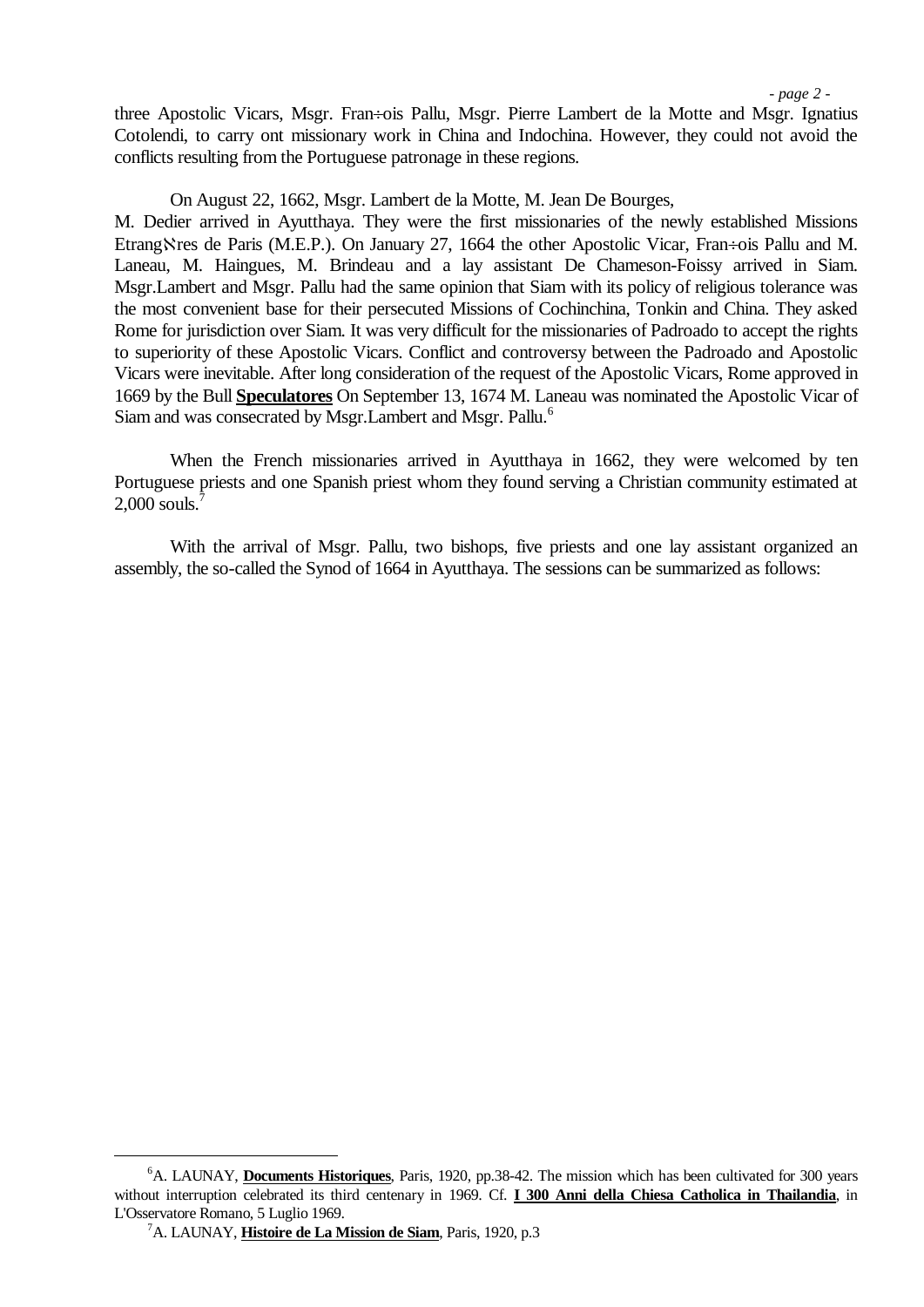*- page 3 -*

- 1. They planned to institute an apostolic congregation composed of three orders and this congregation would be named the Congregation of Amantes de la Croix de Jesus Christ.
- 2. They decided to publish the instructions to the Apostolic Vicars given by Propaganda Fide. They also issued " Instructions to the Missionaries".
- 3. They agreed to the erection of a seminary.<sup>8</sup>

Undoubtedly, the growth of the Mission of Siam was evident during the long and prosperous period of King Narai the Great (1657-1688) who opened the country to foreigners and gave liberty to the missionaries to preach the Gospel. King Narai desired to base his reliance on France and to withdraw from the influence of the Dutch powers. At the same time the French influence in this part of the world strengthened the role of the missionaries and the progress of evangelization.

By 1665, Msgr. Lambert had made the program of the Synod come true when he founded the "College General" in Ayutthaya.<sup>9</sup>

In 1669, the first hospital was founded by Msgr. Lambert and was supervised by Msgr. Laneau. Besides Ayutthaya, the missionaries preached the Gospel in other places such as Phitsanulok, Lopburi, Samkhok and Bangkok. In the year 1674, there were about 600 Siamese Catholics. It was in this year that the Church of the Immaculate Conception in Samsen district of Bangkok was built. The Christians of other nationalities such as Portuguese, Annamite, Japanese were more numerous. In fact, the missionaries had been working from this period until the fall of Ayutthaya in 1767, but the fruit of their evangelization was indeed very small.

King Narai's attitude towards Christianity made M. Constantine Phalkon, Fr. Guy Tachard, a Jesuit priest and even King Louis XIV misunderstand that there was hope of converting both the King and the whole country to Christianity. This led the missionary activities to disaster when the famous revolution of 1688 occurred.<sup>10</sup> With an anti-French attitude, Phra Phetraja, the new King, persecuted all the Christians. The situation of the Mission became better in 1691 when the King gave the seminary back to Msgr. Laneau. Another persecution occurred during the reign of King Taisra (1709-1733). The missionaries were forbidden to leave the capital. They were forbidden to use the Thai and Pali language in their teaching of religion. Moreover, the end of 1743

and the beginning of 1744 saw further persecution continuing. Besides these difficulties, Christianity was affected by the invasion of Burma and the fall of Ayutthaya in 1767.

With the advent of the present dynasty in 1782, the situation of the Mission improved gradually. The situation of the Catholic Mission at the end of the  $18<sup>th</sup>$  century was not so favorable, since an expulsion of the missionaries took place by the order of King Taksin (1768-1782). King Rama I (1782- 1809) sent for the missionaries because he wished to begin negotiations for an alliance with foreign countries and to promote trade with these countries as had been done before. In 1785, there were 413 Siamese Catholic of Portuguese origin at the Santa Cruz Church in Thonburi, 379 Cambodian Catholics at the Immaculate Conception Church in Samsen district as well as 580 Annamite Catholics. M. A. Launay described the general situation of the Mission of Siam in the beginning of the  $19<sup>th</sup>$  century stating that in 1802 the total number of Christians of the Vicariate was estimated to be about 2,500 and in 1811

a<br>B

<sup>8</sup> See also J. GUENNOU, **Missions Etrangeres de Paris**, Paris, 1986, pp.122-126.

<sup>&</sup>lt;sup>9</sup>The college continued to exist until the fall of Ayutthaya in 1767. It was founded again at Hondat in Cambodia, then at Virampatnam in India until 1808, and then at Penang in 1809.

<sup>&</sup>lt;sup>10</sup>E.W. HUTCHINSON, **1688 Revolution in Siam: The Memoir of Father de Beze, S.J.**, Hong Kong, 1968, pp. 29-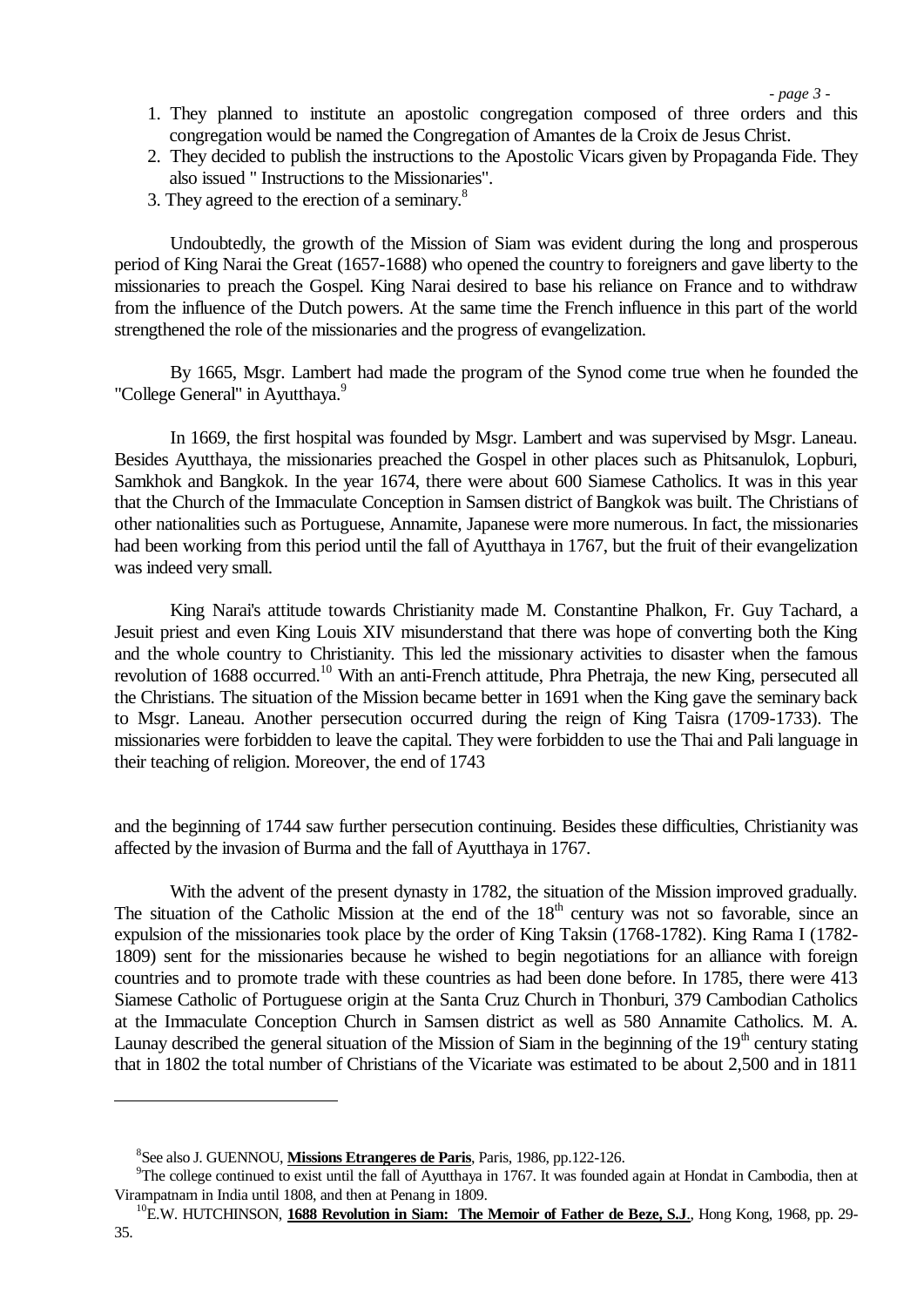# about  $3,000^{11}$

It may be noted that during the time of Msgr. Garnault (1786-1811), the restoration of the Mission was begun. In 1827, the decree of the Pope Leo XII gave the ecclesiastical jurisdiction over Singapore to the Apostolic Vicar of siam. Propaganda Fide confirmed this jurisdiction over Singapore to the Apostolic Vicar of Siam on May 12, 1834.<sup>12</sup> In 1835, about 1,500 Annamite christians, fleeing from persecution, settled in Samsen and asked asylum from Bangkok. This was the origin of the St. Francis Xavier Church in Samsen.

Because of the increasing number of Catholics and missionaries, Msgr. Courvezy (1834-1841) asked Rome to nominate a Coadjutor Bishop and in 1838 M. Pallegoix was nominated and consecrated Bishop on July 3, 1838. By the Brief **Universi Dominici** of September 10, 1841, Rome separated the ecclesiastical region of Malaysia from the Mission of Siam, establishing the Mission of Oriental Siam comprising the Kingdom of Siam and Laos, and the Mission of Occidental Siam which consisted of the Malayan Peninsula, the island of Sumatra and southern Burma. Msgr. Pallegoix was the Apostolic Vicar of Oriental Siam and Msgr. Courvezy, Apostolic Vicar of Occidental Siam.<sup>13</sup>

<sup>11</sup>A. LAUNAY, **Histoire de la Mission de Siam**, p. 180.

<sup>12</sup>ASCPF, Acta SCPF de Anno 1834, Vol. 197, pp. 96-106.

<sup>&</sup>lt;sup>13</sup>Cf. Jus. Pon. de PF, V, p. 282 cited by A. LAUNAY, **Memorial de la Societe des Missions EtrangNres**, DeuxiNes Partie 1658-1913, Paris, 1916, p. 159.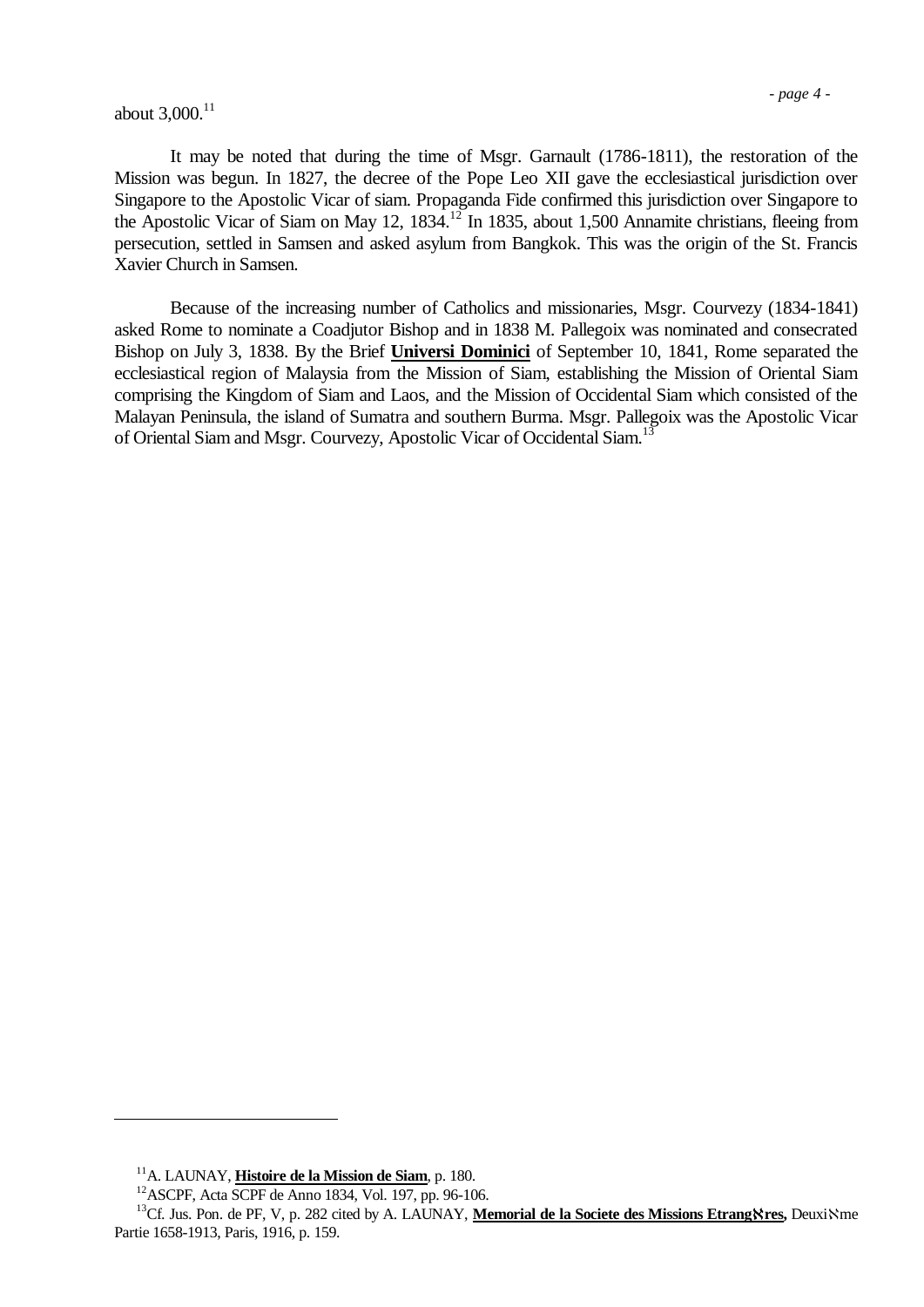*- page 5 -*

A very famous and outstanding person during the  $19<sup>th</sup>$  century in the Mission of Siam was Msgr. Pallegoix (1841-1862), whose fame spread far beyond the borders of Siam. He had a brilliant mind and deep knowledge of science, mathematics and languages. He acquired a very deep knowledge of Siamese and Pali languages. He was the author of the well-known Thai-Latin-French-English dictionary, the first such fundamental work for the Thai language. While he was at the Immaculate Conception Church, he learned Pali from Prince Mongkut who had entered the monkhood at Wat Rajathivas near his church. Prince Mongkut, in turn, took Latin lessons from him.

The annual report of 1867 of Msgr. Dupond (1865-1872) gives us the general view of the situation of the Mission as follows: the number of the Christians was 8,000, baptism of the Siamese 667, baptism of the children 257.<sup>14</sup> Since Msgr. Dupond was full of zeal and could speak Siamese as well as two Chinese dialects, he gave great exposure to the Mission among the Chinese and the Siamese. He built eight new churches for these new Christian communities and the older places were also quickly developed. When he died on December 15, 1872, he left the Mission of Siam composed of 10,000 Christians, 20 European missionaries and 8 native priests.<sup>15</sup>

During the period of Msgr. Jean-Louis Vey (1875-1909), a period of expansion began seriously. The masterpiece of his works was the evangelization carried out in Laos where he had initiated the spreading of the Good News by sending P. Prodhomme and P. Xavier Gu—go to begin the new Mission on January 2, 1881.<sup>16</sup> Finally Pope Leo XIII erected the Apostolic Vicariate of Laos on May 4, 1899 and P. Cuaz was nominated Apostolic Vicar of Laos on May 24, 1899.<sup>17</sup>Under the direction of Msgr. Vey, who had governed the Mission for 34 years, the Mission of Siam progressed greatly in various ways. In 1909, the last year of Msgr. Vey's episcopacy, the Mission of Siam included 23,600 Christians, 57 churches and chapels with 79 Christian communities, 59 seminarians, 44 missionaries, 21 native priests, 17 religious men, 123 religious women, 21 catechists, 3 colleges with 861 pupils, 62 schools with 2,692 pupils and one hospital. $18$ 

<sup>&</sup>lt;sup>14</sup>Archives des Missions Etrang $\aleph$ res de Paris, Siam, Vol. 894, 1867, p. 369.

<sup>&</sup>lt;sup>15</sup>Ibid., Siam, Vol. 894, 1872, p. 622.

<sup>&</sup>lt;sup>16</sup>Archives of the Archdiocese of Bangkok, Vey, Records, Vol. II, No. 057.

<sup>&</sup>lt;sup>17</sup>Bulls of erection, AME, Siam, Vol. 896, 1899, p. 157; AAB, Vey, Letters from Abroad, No. 105.

<sup>18</sup>AME, Siam, Vol. 894, p. 702; AME, Siam, Vol. 896, p. 257.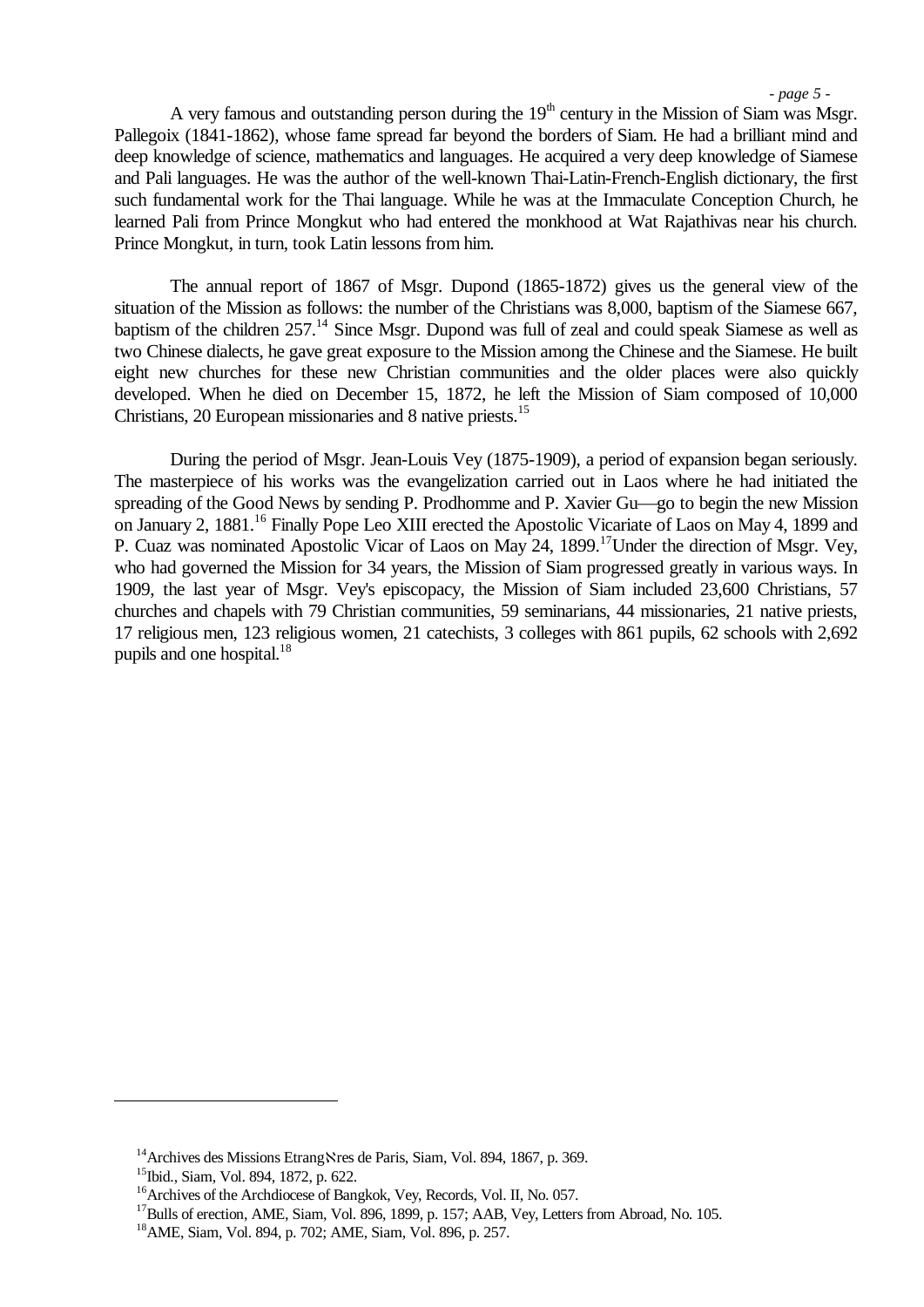*- page 6 -*

The Mission had envisioned the needs of modern times and cooperation in the countryreformation initiated by King Rama IV and King Rama V, A printing press had been set up quite early. In 1885 P. Colombet founded the first modern Catholic school in Bangkok-Assumption College. It was placed under the care of the Brothers of St. Gabriel when they arrived in 1901 following Msgr. Vey's invitation. The Sisters of St. Paul de Chartres came to Siam even before the Brothers of St. Gabriel, that is, in 1898 to take care of and direct St. Louis Hospital which Msgr. Vey had just founded and also to take responsibility for formation of the native religious women which had been revived at Samsen, the socalled Amantes de la Croix community.

From time to time, Msgr.Vey always mentioned the project of evangelization in the Northwest of Siam, close to Burma, since the central West already possessed several stations. However, the circumstances, the necessary resources, the required personal for this enterprises had never been at his disposal to undertake the evangelization. During the time of Msgr. Perros (1909-1947), his successor, the spread of the Catholic Mission prospered more than previously. Missionaries were sent to fulfill his projects in the Northwest in Chiang Mai, Chiang Rai, and Lampang. And in the North. They advanced also to Nakorn Ratchasima. As a result, it can be said that the Catholic religion had spread to all parts of Siam. During the  $20<sup>th</sup>$  century, the Mission of Siam followed the slow but uninterrupted progress of the other Missions. The Southwest part of the country became an independent Mission in 1930. This was the Apostolic Vicariate of Ratchaburi under the care of the Salesian priests. It became an Apostolic Prefecture in May 28, 1934 (AAB, Perros, annual report, 1940). Then it was erected an Apostolic Vicariate on April 3, 1941 (AAB, Documents of Diocese, Ratchaburi Diocese). Ratchaburi was finally erected a Diocese on December 18, 1965. The Chanthabun Apostolic Vicariate was established on October 18, 1944 (AAB, Documents of Diocese, Chanthaburi Diocese) and was also erected a Diocese on December 18, 1965. The Apostolic Prefecture of Chiang Mai was established in 1960 and was also erected a Diocese on December 18, 1965.

During the  $20<sup>th</sup>$  century, many other religious congregations, both men and women, came to work in Siam, now known as "THAILAND", the land of the free people. They include among others, Ursulines of the Roman Union, Carmelites, Salesians, Sisters of Mary Help of the Christians, Capucin Sisters, Redemptorists, Camillian Fathers, Fathers of Betharam, De La Salle Brothers, Stigmatines, Jesuits, Sisters of Holy Infant Jesus, S.A.M. Fathers, Oblates of Mary Immaculate, without counting the various Thai congregations of Sisters in the diocese.

Since the Catholic Church in Thailand had increased through the zealous labor of Bishops and Missionaries, and indications had shown greater growth in the future, the Sacred Congregation of Propaganda fide judged that the time was ripe to establish the Sacred Hierarchy in Thailand. Strong support was also given by two former Apostolic Delegates to Thailand; namely, from the Right Reverend Msgr. John Gordon and Right Reverend Msgr. Angelo Pedroni. Therefore, on December 18, 1965 two ecclesiastical Provinces of Bangkok and Thare Nongseng were created, giving to Thailand its first Archbishops for the country.

The Ecclesiastical Province of Bangkok is made up of:

## **- The Metropolitan Church of Bangkok**

(formerly an Apostolic Vicariate) with its Cathedral dedicated to the Assumption of the Blessed Virgin Mary.

- Suffragan dioceses:

i<br>L

**Ratchaburi**, created on December 18, 1965. Previously it was erected an Apostolic Vicariate on April 3, 1941.<sup>19</sup> Its Cathedral is at Bang Nokkuek, consecrated to the Nativity of the Blessed Virgin Mary.

<sup>&</sup>lt;sup>19</sup>AAB, Documents of Dioceses, Annual Report of Ratchaburi Diocese.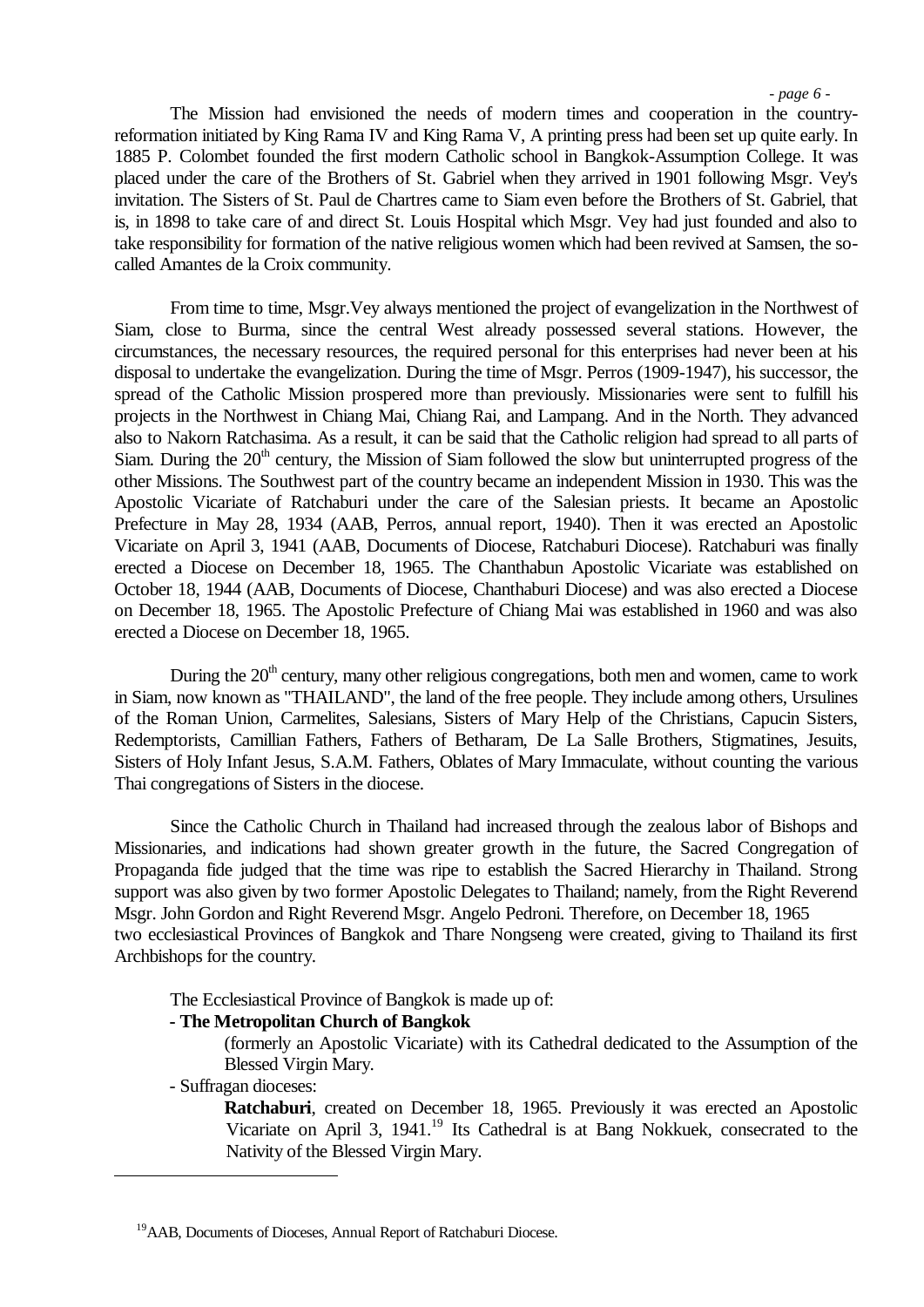*- page 7 -*

**Chanthaburi**, created on December 18, 1965; previously erected an Apostolic Vicariate on October 18, 1944 and assigned to native clergy.<sup>20</sup> Its Cathedral is dedicated to the Immaculate Conception of the Blessed Virgin Mary.

**Chiang Mai**, created on December 18, 1965; previously established as an Apostolic Prefecture in 1960 . Its Cathedral is dedicated to the Sacred Heart.

The Ecclesiastical Province of Thare-Nongseng includes:

# **- Archdiocese of Thare-nongseng**

which was created by the Bull **"Qui in fastigio "** of December 18, 1965; was erected as an apostolic Vicariate on December 21,  $1950.<sup>21</sup>$  The cathedral is consecrated to St. Michael the Archangel.

- suffragan dioceses:

**Ubon Ratchathani**, created on December 22, 1965 by the decision of The Holy See. It had been erected Apostolic Vicariate on May 7, 1953.<sup>22</sup> The Cathedral is dedicated to the Immaculate Conception of the Blessed Virgin Mary.

**Nakhon Ratchasima**, created on December 18, 1965. Formerly erected an Apostolic Vicariate on March 22, 1965.<sup>23</sup> Its Cathedral is dedicated to the Apparition of the Blessed Virgin Mary at Lourdes.

<sup>20</sup>AAB, Documents of Dioceses, Annual Report of Chanthaburi Diocese.

<sup>&</sup>lt;sup>21</sup>AAB, Documents of Dioceses, Annual Report of Thare-Nongseng Archdiocese.

<sup>&</sup>lt;sup>22</sup>AAB, Documents of Dioceses, Annual Report of Ubon Ratchathani Diocese.

<sup>&</sup>lt;sup>23</sup>AAB, Documents of Dioceses, Annual Report of Nakhon Ratchasima Diocese.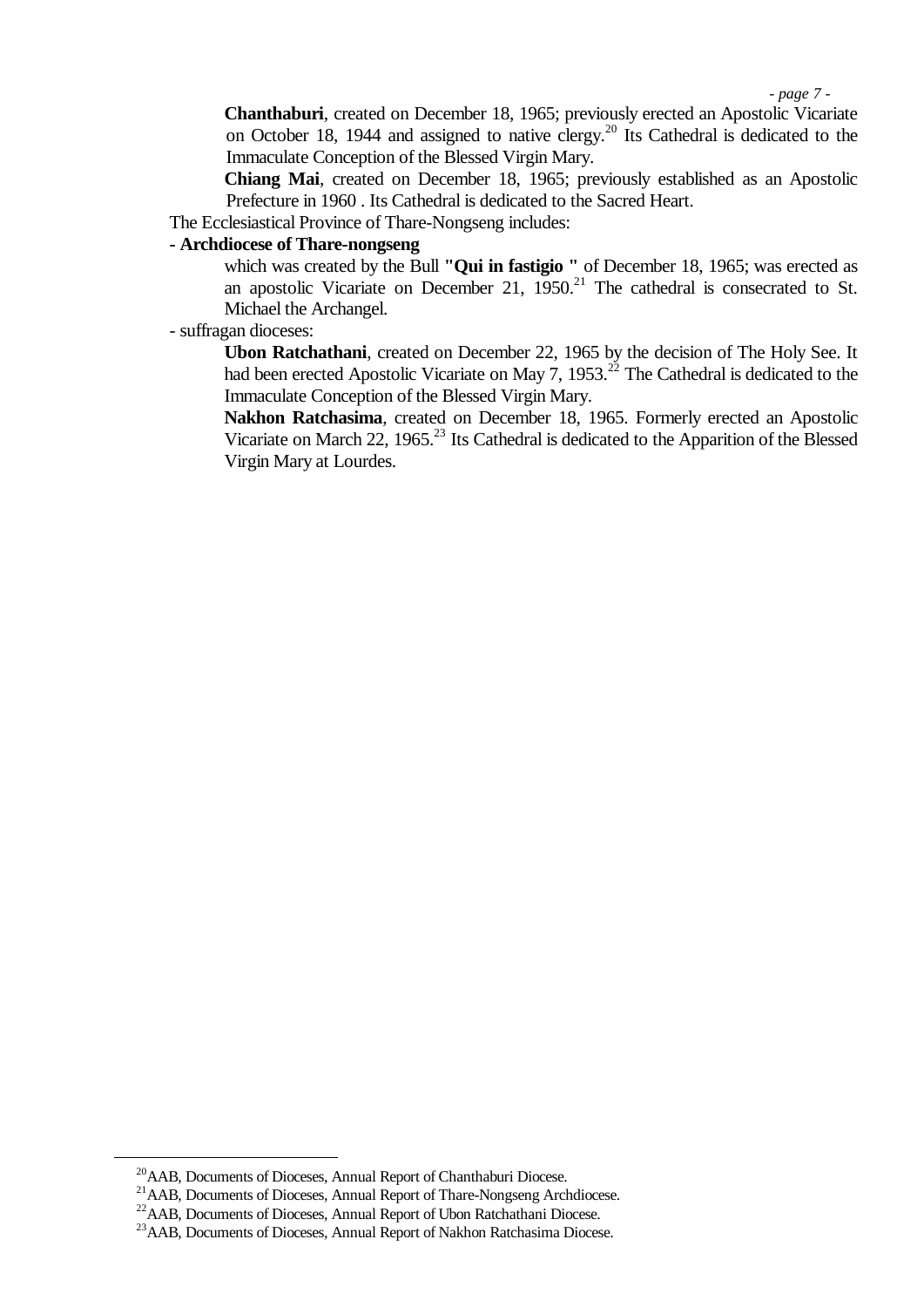*- page 8 -*

**Udon Thani**, created on december 18, 1965; previously erected an Apostolic Prefecture on May 7, 1953.<sup>24</sup> The Cathedral is dedicated to Our Mother of Perpetual Help.

- Later two other dioceses were erected:

**Nakhon Sawan** was erected and became the suffragan diocese of Bangkok Metropolitan on February 25, 1967.<sup>25</sup> Its Cathedral is dedicated to St. Anna.

**Surat Thani** was created on June 26, 1969 by the Bull **"Qui Regno Christi"** and was assigned to the Salesian priests.<sup>26</sup> Its Cathedral is dedicated to St. Raphael. The Diocese also became a suffragan diocese of Bangkok.

In 1973, Archbishop Joseph Khiamsun Nittayo of Bangkok resigned for reasons of health and old age. His successor was Archbishop Michael Michai Kitbunchu, who later, on February 2, 1983, was nominates by His Holiness Pope John Paul the Second to become a Cardinal, the first Cardinal of Thailand.

At that time, there was a great amount of political and social changes, especially in the capital city of Bangkok. In consequences, the Church felt an increase in its responsibilities and a need for expansion of its numerous and varied activities, especially in the fields of welfare and social developments. The Church also took on the responsibility of the refugees from Vietnam, Cambodia, Laos and Burma. The Church in Thailand assisted the government in helping these refugees by establishing the organization of COERR (Catholic Office for Emergency Relief and Refugees) in 1975. These many efforts were aimed to protect the moral values of life and to face the urgent problems created by the influx of refugees from Indochina.

In 1984 on the  $10<sup>th</sup>$  and  $11<sup>th</sup>$  of May, His Holiness Pope John Paul the Second came for a short visit to Thailand. This gave to all the faithful a wonderful opportunity to welcome him and to see and closely feel his solicitude and his presence.

In the remote village areas, Thailand is faces great poverty, lack of education and lack of public health facilities, with the consequence of an increase in the problems of a migrating work population, This goes hand-in-hand with a rise in prostitution. Furthermore, the rapid spread of materialistic progress and modern technology have not given much chance for the population to adapt itself properly to these new changes. Hence, the population is often unable to make reasonable choices. Everyone wants everything as soon as possible.

## Thai – Vatican Relations

Formal relations between Siam and Vatican go back to 1669 with the sending of the first papal brief to King Narai. These relations are absolutely significant to the Church History in Thailand (Siam) since they play a very important role in the Church History as a whole. Archbishop Luigi Bressan, the Archbishop of Trento, the former Apostolic Nuncio to Thailand together with Professor Michael Smithis issued two successive volumes about Thai – Vatican Relations, namely : Siam and the Vatican in the Seventeenth Century published in 2001 and Thai – Vatican Relations in the Twentieth Century published in 2006 to celebrate the auspicious occasion of the  $60<sup>th</sup>$  Anniversary of His Majesty's Coronation (9-06-1946 – 9-06-2006). These two books are, without doubt, valuable and worthy to be of interest to all. Chronology of the Thai – Vatican Relations will be presented here.

Siam and the Vatican in the Seventeenth Century.

<sup>24</sup>AAB, Documents of Dioceses, Annual Report of Udon Thani Diocese.

<sup>&</sup>lt;sup>25</sup>AAB, Documents of Dioceses, First Annual Report of Nakhon Sawan Diocese.

<sup>26</sup>AAB, Documents of Dioceses, Annual Report of Surat Thani Diocese.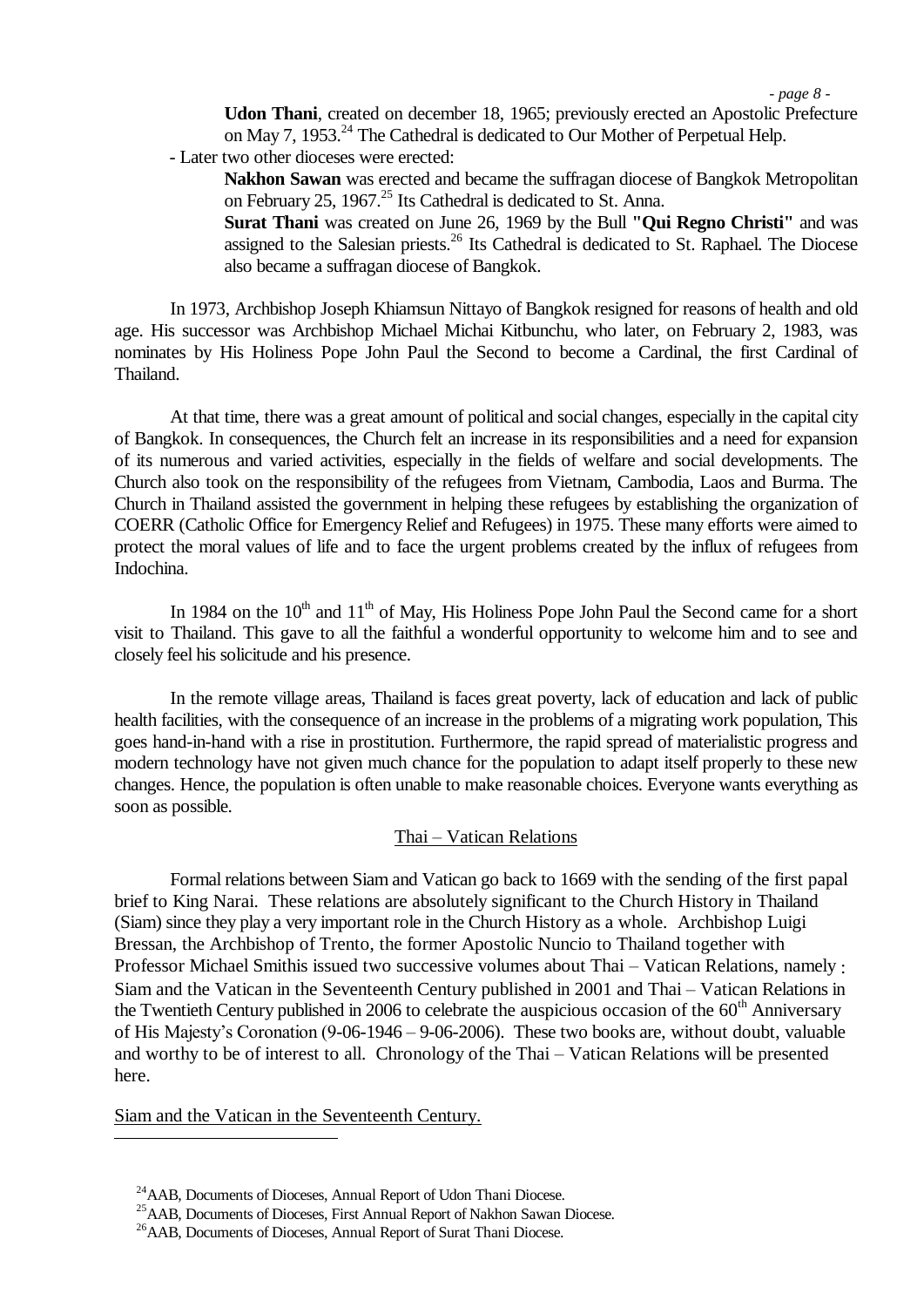| 1656<br>1658<br>1659 | 27 Oct<br>Summer | Accession of King Narai.<br>Creation of bishoprics in partibus of Heliopolis (Mgr. Pallu), Berythus (Mgr.<br>Lambert de La Motte), and Metellopolis (Mgr. Cotolendi).<br>Creation of the Société des Missions Etrangères in Paris. |
|----------------------|------------------|------------------------------------------------------------------------------------------------------------------------------------------------------------------------------------------------------------------------------------|
| 1660<br>1662         | 27 Nov<br>2 Jan  | Mgr. Lambert leaves for Siam.<br>Mgr. Pallu, Mgr. Cotolendi, and Louis Laneau leave France for Siam.                                                                                                                               |
|                      |                  |                                                                                                                                                                                                                                    |
|                      | 16 Aug<br>22 Aug | Death of Mgr. Cotolendi at Palacol.<br>Mgr. Lambert and his companions arrive in Ayutthaya.                                                                                                                                        |
| 1663                 | 14 Oct           | Jacques de Bourges returns to Europe.                                                                                                                                                                                              |
| 1664                 | $27$ Jan         | Mgr. Pallu and his companions arrive in Ayutthaya.                                                                                                                                                                                 |
| 1665                 | $17$ Jan         | Mgr. Pallu leaves Siam for Europe.                                                                                                                                                                                                 |
| 1666                 | Jan              | Publication of Relation du voyage de Mgr. de Bérythe  by Jacques de<br>Bourges.                                                                                                                                                    |
| 1667                 | 20 June          | Election of Pope Clement IX.                                                                                                                                                                                                       |
| 1669                 | Feb              | Arrival of Jacques de Bourges                                                                                                                                                                                                      |
|                      |                  | and other missionaries in Siam.                                                                                                                                                                                                    |
|                      | 4 July           | Clement IX extends the authority of the apostolic vicars to Siam.                                                                                                                                                                  |
|                      | 24 Aug           | First papal letter to Narai signed by Clement IX.                                                                                                                                                                                  |
|                      |                  | Pope Clement IX, informed by travellers and French missionaries on the good                                                                                                                                                        |
|                      |                  | dispositions of King of Siam towards the Christians, wrote a letter to its King                                                                                                                                                    |
|                      |                  | Narai the Great, which was officially presented on October 18, 1673.                                                                                                                                                               |
|                      |                  | The King expressed his appreciation orally to the two French Bishops L. de la                                                                                                                                                      |
|                      |                  | Motte and Pallu present at the Audience.                                                                                                                                                                                           |
|                      | 17 Sep           | Mgr. Pallu leaves Rome for France and Siam.                                                                                                                                                                                        |
| 1670                 | 31 Jan           | Louis XIV signs a letter for Mgr. Pallu to take to King Narai.                                                                                                                                                                     |
| 1673                 | 27 May           | Pallu returns to Siam.                                                                                                                                                                                                             |
|                      | Sep              | Louis Laneau elected Bishop of Metellopolis and apostolic vicar in Siam.                                                                                                                                                           |
|                      | 18 Oct           | King Narai receives in solemn audience the letters of Clement IX and Louis XIV                                                                                                                                                     |
|                      |                  | brought by Mgr. Pallu.                                                                                                                                                                                                             |
|                      | <b>Nov</b>       | The three bishops are invited to Lopburi.                                                                                                                                                                                          |
| 1674                 | 25 Mar           | Mgr. Louis Laneau consecrated Bishop of Metellopolis in Ayutthaya.                                                                                                                                                                 |
|                      | 20 Aug           | Mgr. Pallu leaves Siam for Tonkin.                                                                                                                                                                                                 |
| 1675                 | 1 June           | Mgr. Pallu, driven by a storm and arrested in Manila, leaves the Philippines                                                                                                                                                       |
|                      |                  | for Madrid.                                                                                                                                                                                                                        |
| 1676                 | 21 Sep           | Election of Pope Innocent XI.                                                                                                                                                                                                      |
| 1677                 | 11 Mar           | Mgr. Pallu exonerated by the Council of the Indies in Madrid.                                                                                                                                                                      |
|                      | 5 June           | Mgr. Pallu arrives in Rome for a stay of three years.                                                                                                                                                                              |
| 1678                 | 1 Sep            | King Narai orders his mandarins to select ambassadors for Rome and France.                                                                                                                                                         |
|                      | Sep?             | Arrival in Siam of Constantine Phaulkon.                                                                                                                                                                                           |
| 1679                 | $15$ Jun         | Death in Ayutthaya of Mgr. Lambert de La Motte.                                                                                                                                                                                    |
|                      | 4 Oct            | Second papal letter to King Narai signed by Innocent XI.                                                                                                                                                                           |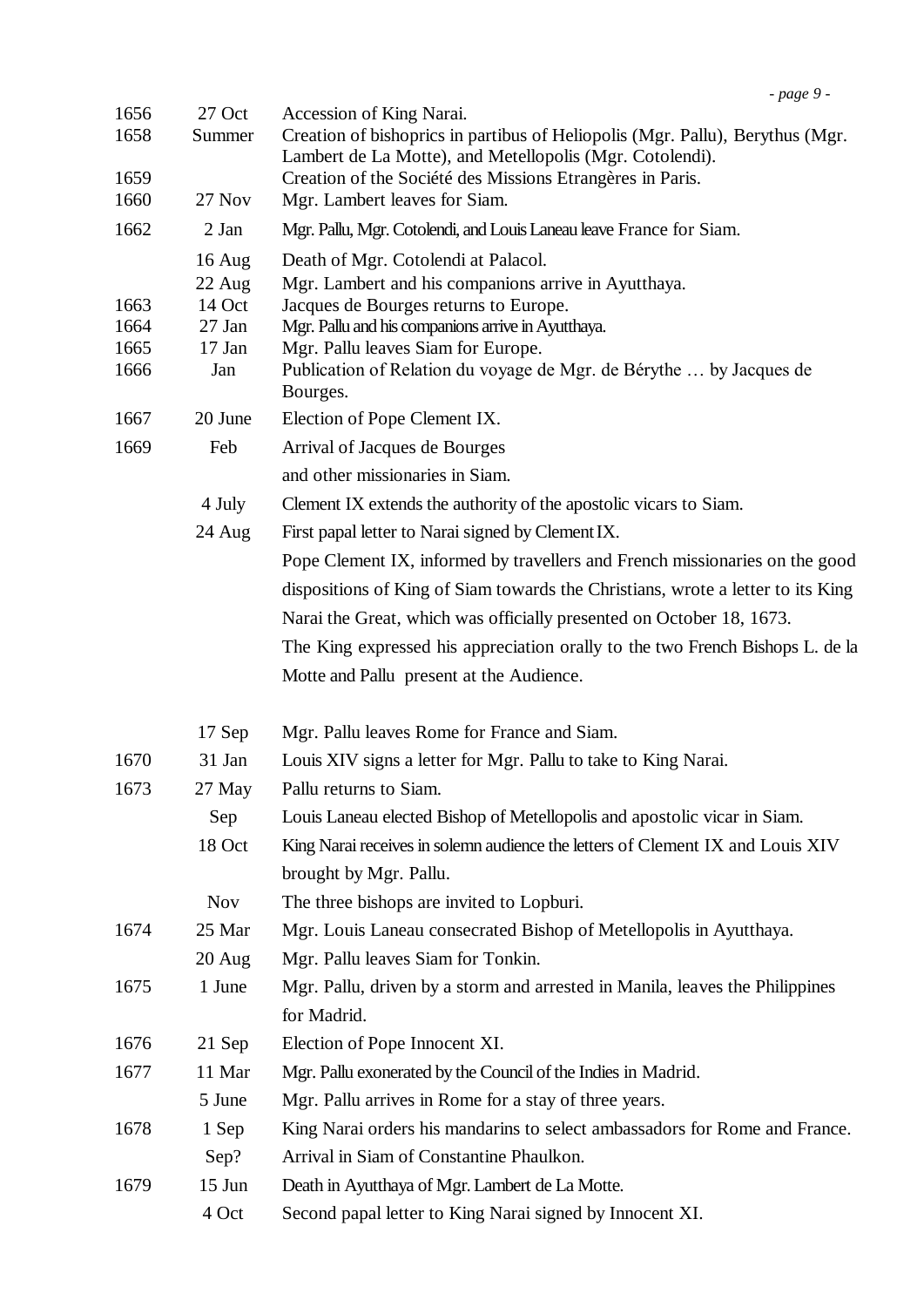| 1680 | s.d.         | King Narai answered, but his letter never reached Rome, as the vessel carrying the |
|------|--------------|------------------------------------------------------------------------------------|
|      |              | delegation for Europe was wrecked near the Cape of Good Hope on its way to         |
|      |              | France. The text has been preserved.                                               |
|      | 24 Dec       | The Vautour leaves Siam for Bantam with the embassy to Rome and Paris.             |
| 1681 | end Aug      | The Siamese embassy leaves Bantam on the Soleil d'Orient.                          |
|      | Dec?         | Shipwreck of the Soleil d'Orient with the loss of all on board.                    |
| 1682 | 2 May        | Phaulkon abjures Anglicanism in the Jesuit church in Ayutthaya, and soon after     |
|      |              | marries.                                                                           |
|      | 4 July       | Mgr. Pallu arrives in Ayutthaya with presents from the pope and Louis XIV.         |
| 1683 | end June     | Mgr. Pallu leaves Siam for China.                                                  |
|      | July         | Kosathibodi, phra khlang, dies after having been removed from office by the        |
|      |              | revelations of Phaulkon, then in his service, who replaces him in all but name.    |
|      | mid Sep      | Mgr. Laneau informs King Narai of the probable loss of his embassy.                |
|      | <b>Nov</b>   | Narai decides to send two envoys to France.                                        |
| 1684 | 25 Jan       | The two envoys leaves Siam escorted by Bénigne Vachet and Antoine Pascot.          |
|      | mid Oct      | The envoys arrive in Paris.                                                        |
|      | 29 Oct       | Death of Mgr. Pallu in China.                                                      |
|      | 20 Nov       | Vachet received by Louis XIV in private audience.                                  |
| 1685 | 3 Mar        | The first French embassy to Siam, led by Chaumont, leaves Brest, with Tachard      |
|      |              | on board.                                                                          |
|      | 18 Oct       | Solemn audience of Chaumont in Ayutthaya.                                          |
| 1686 | 18 June      | Arrival in France of Chaumont and the Siamese embassy led by Kosa Pan.             |
| 1687 | 15 Feb       | Third papal letter to King Narai. Pope Innocent XI sent his second letter to       |
|      |              | King Narai.                                                                        |
|      | 26 Sep       | Arrival in Siam of the second French embassy, led by La Loubère and                |
|      |              | Céberet, with Tachard.                                                             |
|      | 25 Dec       | King Narai grants a farewell audience to Tachard, his personal envoy to the pope   |
|      |              | and Louis XIV.                                                                     |
| 1688 | s.d.         | King Narai sent a Delegation to Rome with a letter (on gold $12\times67$ cm.),     |
|      |              | which was presented to the Pope on $23rd$ December 1688 by a special               |
|      |              | delegation. This delegation was received by the Pope again on January 5,           |
|      |              | 1689.                                                                              |
|      | 18 May       | The Lopburi coup d'état carried out by Petracha; Phaulkon arrested, King Narai     |
|      |              | stripped of his power.                                                             |
|      | 5 June       | Execution of Phaulkon.                                                             |
|      | $10/11$ July | Death of King Narai.                                                               |
|      | 1 Aug        | Petracha crowned king in Ayutthaya.                                                |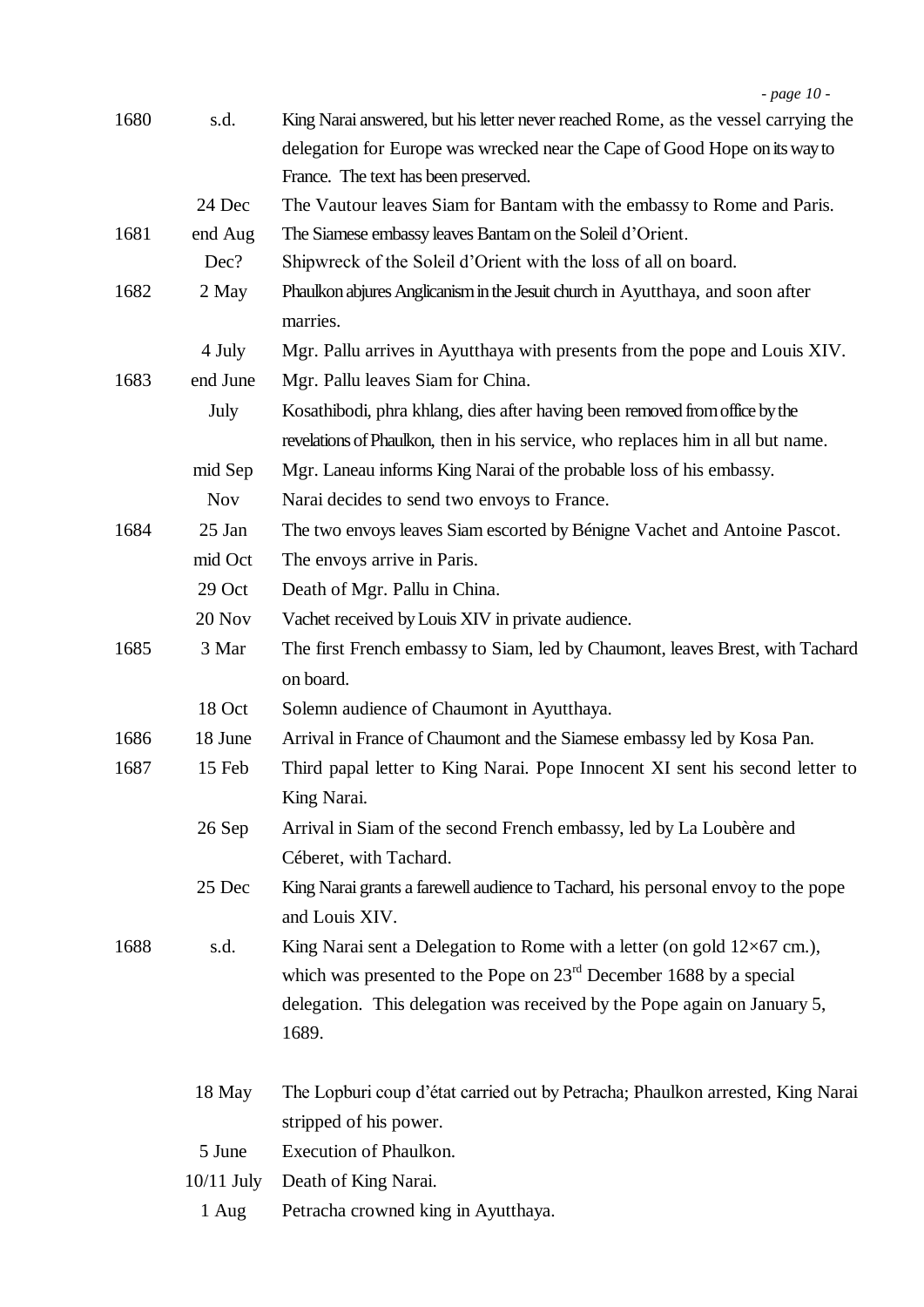|      | 23 Dec | In Rome, Innocent XI grants audience to Tachard and his attendant mandarins;              |
|------|--------|-------------------------------------------------------------------------------------------|
|      |        | letters and gifts from King Narai and Phaulkon presented.                                 |
| 1689 | 5 Jan  | Farewell audience of Tachard and mandarins in Rome and their departure for                |
|      |        | Paris; the pope gives Tachard letters and presents for King Narai and Paulkon             |
|      |        | (both dead).                                                                              |
|      | 7 Jan  | Pope Innocent XI sent a letter of appreciation to King Narai (who in the                  |
|      |        | meantime was already dead). The letter was entrusted to his successor on 29 <sup>th</sup> |
|      |        | January 1699.                                                                             |
|      | 12 Aug | Death of Innocent XI.                                                                     |
| 1690 | 2 Mar  | Tachard and the three mandarins leave Brest for Siam.                                     |
|      | Dec    | The two surviving mandarins leave Balassor for Mergui.                                    |
| 1691 | Apr    | Mgr. Laneau and his missionaries released from prison after incarceration since           |
|      |        | $mid - 1688.$                                                                             |
| 1694 | Oct    | Tachard returns to France via Pondichéry, Batavia, and Holland.                           |
| 1695 | Mar    | Tachard leaves France for the Indies once more.                                           |
| 1699 | 29 Jan | Petracha receives Tachard in audience in Ayutthaya.                                       |
| 1712 | 21 Oct | Death of Tachard in Chandernagor.                                                         |
| 1852 | 15 May | King Mongkut (Rama IV) wrote a letter in English to Pope Pius IX, to establish            |
|      |        | and improve his relations with the Holy See.                                              |
|      | 20 Dec | Pope Pius IX answered with a letter, with appreciation and best wishes for<br>the King.   |
| 1861 | 21 Mar | King Mongkut sent a second longer letter to the Pope, in Thai and English,                |
|      |        | through a delegation composed by Phaia–Siphiphot, Chaoman–Vai–                            |
|      |        | Voranath and Phra-Narong-Viait, which was received by the Pope at the                     |
|      |        | beginning of October.                                                                     |
| 1861 | 17 Oct | Pope Pius IX promptly thanked the King for his kindness in assuring religious             |
|      |        | freedom and sending the delegation. The Pope sent back some engravings to                 |
|      |        | thank the King for his gifts.                                                             |
| 1884 | 5 July | Prince Phra Ong Chao Prisdang, Ambassador of the King of Siam, has a                      |
|      |        | special Audience by the Pope Leo XIII.                                                    |
| 1897 | 5 June | King Rama V was received in audience by Pope Leo XIII and visited the                     |
|      |        | Vatican on this occasion. With the King were Their Royal Highnesses Princes               |
|      |        | Svasti Sobhon, Sommatiwongse and Chirapravati Voradej. On the occasion                    |
|      |        | also an exchange of gifts took place. The picture of Leo XIII with his                    |
|      |        | signature given by the Pope on that occasion is in the "Blue Apartment" of                |
|      |        | the Vimanmek Mansion Museum (Bangkok).                                                    |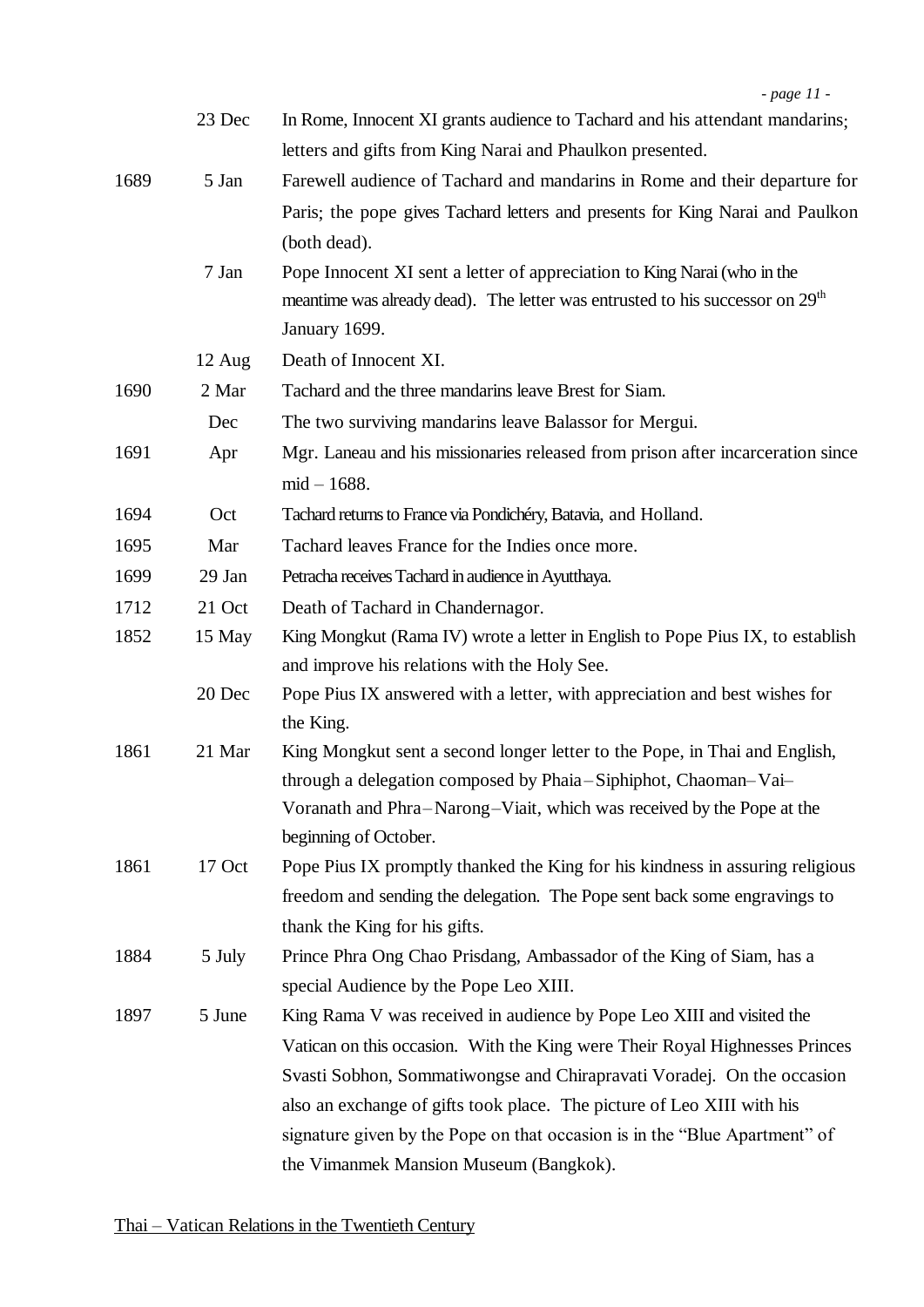| 1903 | 20 July       | - page 12<br>Death of Pope Leo XIII Pecci, who in 1897 had received in audience King<br>Chulalongkorn. |
|------|---------------|--------------------------------------------------------------------------------------------------------|
|      | 4 Aug         | Election of Pope Pius X Sarto.                                                                         |
|      | 9 Oct         | The King Paramindr Maha Chulalongkorn felicitated the Pope and expressed                               |
|      |               | appreciation for the friendship extended to him.                                                       |
|      |               | This tradition was followed also on the occasion of the election of other                              |
| 1910 | 23 Oct        | Popes.<br>Death of King Chulalongkorn.                                                                 |
|      |               | Accession of King Vajiravudh.                                                                          |
|      | 11 Nov        | King Vajiravudh informed the Pope of the death of his Father and his own<br>accession to the throne.   |
| 1911 | 10 June       | Pope Pius X sent his sincere condolences on the death of King Chulalongkorn                            |
| 1914 | $20$ Aug      | and best wishes for the new king.<br>Death of Pope Pius X; King Vajiravudh informed                    |
|      | 3 Sep         | Election of Pope Benedict XV della Chiesa, who sent a letter to King                                   |
|      |               | Vajiravudh informing him of his election.                                                              |
| 1915 | 17 Jan        | Presentation to Pope Benedict XV of HM King Vajiravudh's letter of                                     |
|      |               | congratulation on his election.                                                                        |
| 1922 | 22 Jan        | Death of Pope Benedict XV.                                                                             |
|      | 6 Feb         | Election of Pope Pius XI Ratti, who wrote to King Vajiravudh informing him of                          |
|      |               | his election.                                                                                          |
|      | 21 Apr        | King Vajiravudh wrote to the Supreme Pontiff, thanking him for his blessing                            |
|      |               | and assuring him that he would "cherish the friendly relations" established by                         |
|      |               | the Pope.                                                                                              |
|      | October       | HRH Prince Mahidol visited the Vatican unofficially.                                                   |
| 1925 | <b>26 Nov</b> | Death of King Vajiravudh.                                                                              |
|      |               | Accession of King Prajadhipok.                                                                         |
| 1930 | 29 Aug        | Visit and audience of HRH Prince Damrong in Rome.                                                      |
| 1934 | 21 Mar        | King Rama VII visited Rome and was received in private audience by Pope                                |
|      |               | Pius XI. He was accompanied by H.M. the Queen Rambai and HRH Prince                                    |
|      |               | Devawongs. Two days before the King had visited the Catacombs.                                         |
|      |               | On $1st$ April of the same year the King was again present in the Basilica of St.                      |
|      |               | Peter (Vatican) for the canonization of St. John Bosco, Founder of the                                 |
|      |               | Salesians.                                                                                             |
|      | 2 Apr         | Their Majesties left Rome for Turin.                                                                   |
| 1935 | 2 Mar         | Abdication of King Prajadhipok from England HRH Prince Ananda Mahidol                                  |
|      |               | invited by the National Assembly to ascend the throne.                                                 |
| 1939 | 10 Feb        | Death of Pope Pius XI.                                                                                 |
|      | 2 Mar         | Election of Pope Pius XII Pacelli.                                                                     |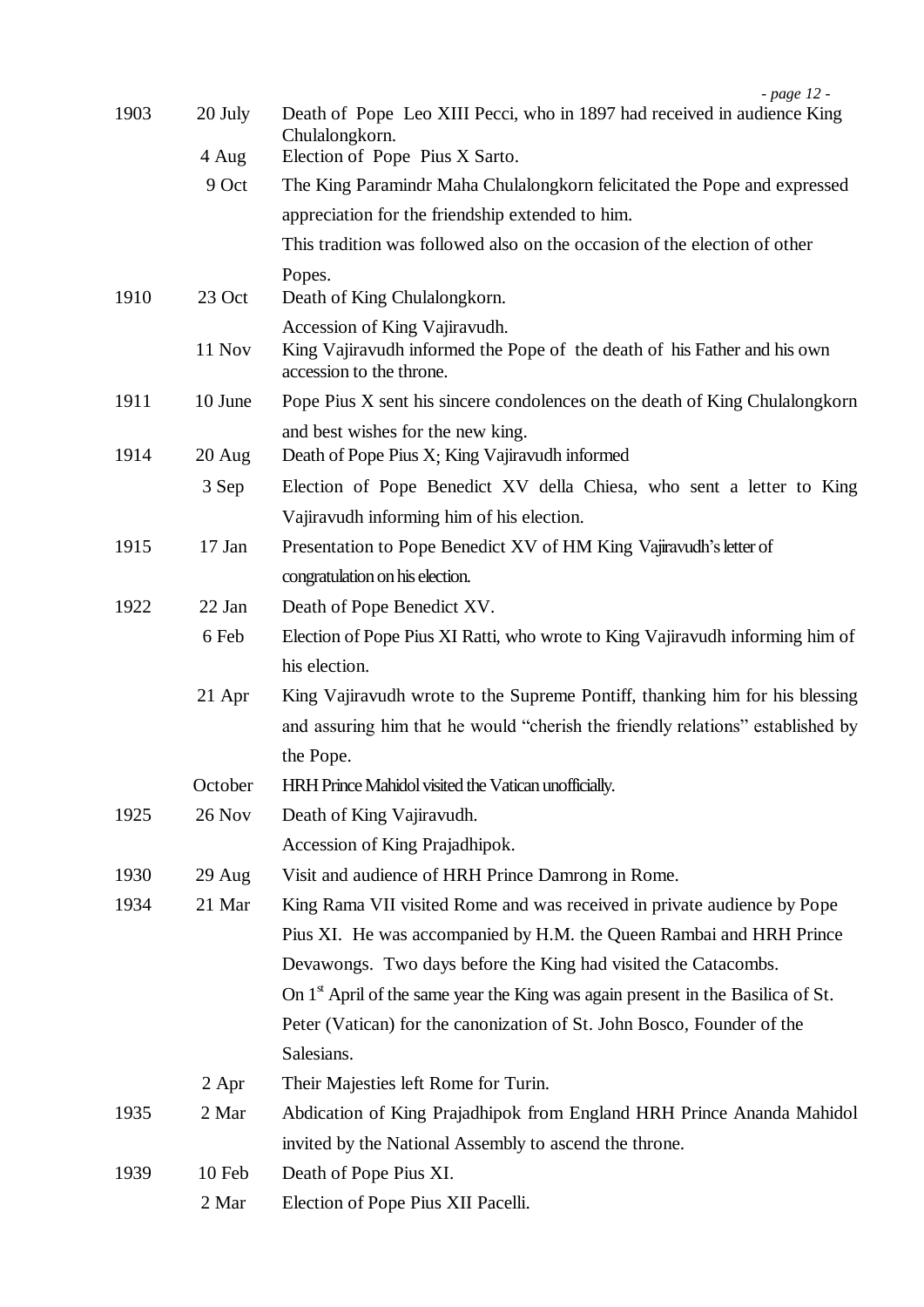|      | 12 Mar        | Pope Pius XII sent a personal letter to King Ananda Mahidol to inform him<br>of his election. |
|------|---------------|-----------------------------------------------------------------------------------------------|
| 1946 | 9 June        | Death of King Ananda Mahidol.                                                                 |
|      |               | Accession of King Bhumibol Adulyadej.                                                         |
|      |               | Whom God Preserve.                                                                            |
| 1955 | 1 June        | Marshal Phibul Songkram, Prime Minister, received in audience by Pope Pius                    |
|      |               | XII.                                                                                          |
| 1957 | 24 Aug        | Papal Bull separating Thailand from the Apostolic Delegation of Indo-China.                   |
|      | <b>27 Nov</b> | Papal Bull establishing the Apostolic Delegation for Thailand and the Malay                   |
|      |               | Peninsula in Bangkok.                                                                         |
| 1958 | 9 Oct         | Death of Pope Pius XII.                                                                       |
|      | 28 Oct        | Election of Pope John XXIII Roncalli.                                                         |
| 1960 | 1 Oct         | State visit and audience of HM King Bhumibol and HM Queen Sirikit to the                      |
|      |               | Vatican.                                                                                      |
| 1963 | 3 June        | Death of Pope John XXIII.                                                                     |
|      | 21 June       | Election of Pope Paul VI Montini.                                                             |
| 1969 | 25 Apr        | Papal Bull establishing the Apostolic Nunciature in Bangkok.                                  |
|      | 28 Apr        | Exchange of Notes between the Kingdom of Thailand and the Holy See to                         |
|      |               | establish Diplomatic Relations.                                                               |
| 1971 | 5 June        | Pope Paul VI received in private audience Phra Thep Sophon, the vice abbot of                 |
|      |               | Wat Pho, Bangkok, and members of the "Buddhis Delegation of Messengers of                     |
|      |               | Peace"                                                                                        |
|      | 30 Oct        | Pope Paul VI received HE Dr. Thanat Khoman, Minister of Foreign Affairs.                      |
| 1972 | 5 June        | Pope Paul VI received in special audience a delegation of Thai Buddhist                       |
|      |               | monks, headed by Ven. Phra Vanarat, on an official visit to the Vatican,                      |
|      |               | accompanied by Bishop Carretto of Surat Thani.                                                |
| 1978 | 6 Aug         | Death of Pope Paul VI.                                                                        |
|      | 26 Aug        | Election of Pope John Paul I Luciani.                                                         |
|      | 28 Sep        | Death of Pope John Paul I.                                                                    |
|      | 16 Oct        | Election of Pope John Paul II Wojtyla.                                                        |
| 1983 | 2 Feb         | Elevation to the College of Cardinals of Archbishop Michael Michai Kitbunchu.                 |
| 1984 | 10-11 May     | State Visit of Pope John Paul II to the Kingdom of Thailand and to Their                      |
|      |               | Majesties the King and Queen.                                                                 |
| 1985 | 14 Sep        | Private audience of HRH the Crown Prince Vajiralongkorn with Pope John                        |
|      |               | Paul II                                                                                       |
| 1988 | 14 Apr        | Private audience of HRH the Crown Princess Maha Chakri Sirindhorn with                        |
|      |               | Pope John Paul II                                                                             |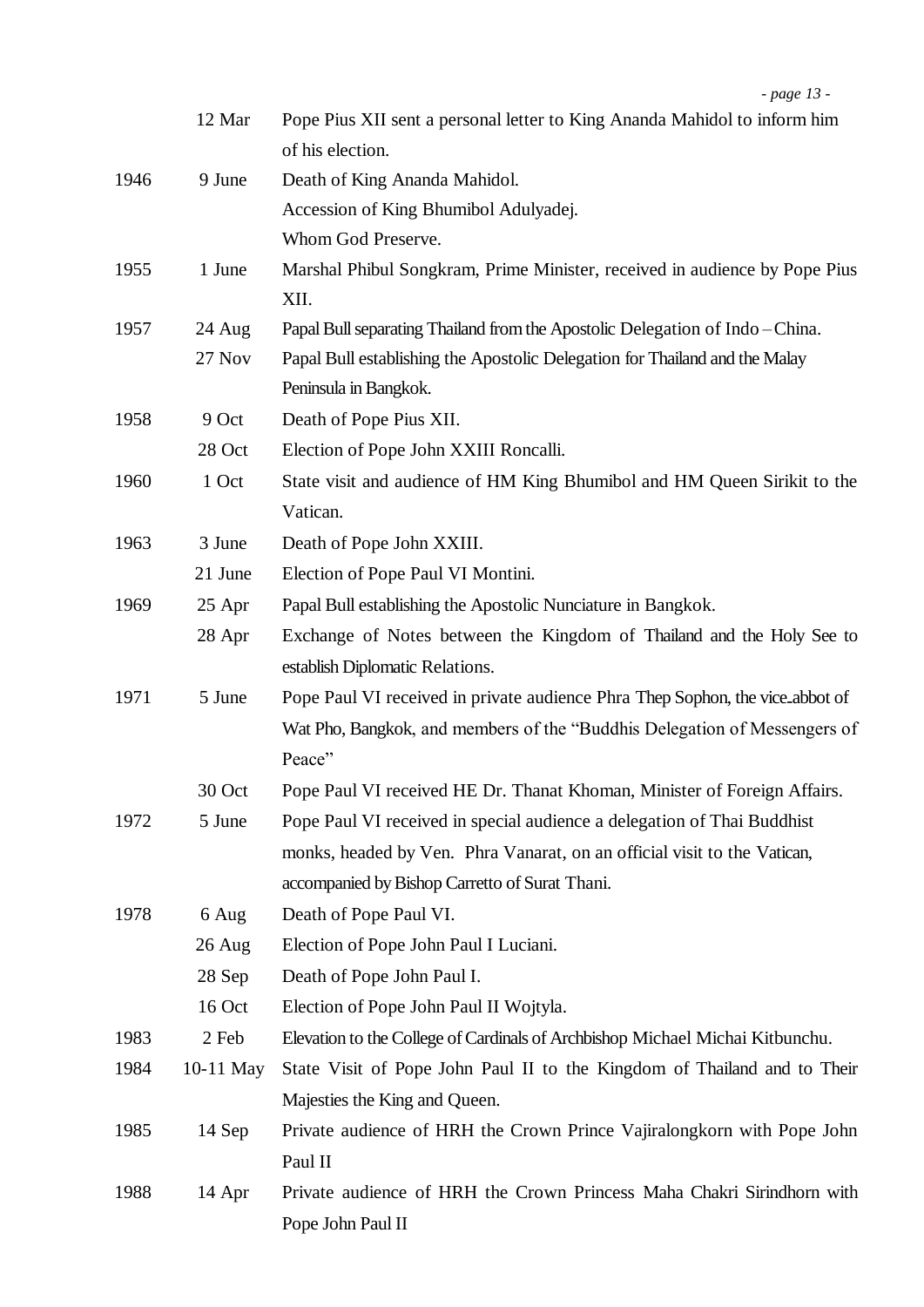2005 2 Apr Death of Pope John Paul II.

19 Apr Election of Pope Benedict XVI Ratzinger.

### **Metropolitan of Bangkok Archdiocese of Bangkok**

#### **Past and Present Ordinaries**

- Louis **[Laneau](http://www.catholic-hierarchy.org/bishop/blaneau.html)**, M.E.P. † (4 Jul [1669](http://www.catholic-hierarchy.org/events/b1669.html) Appointed 16 Ma[r 1696](http://www.catholic-hierarchy.org/events/b1696.html) Died)
- Louis **[Champion de Cicé](http://www.catholic-hierarchy.org/bishop/bchdc.html)** † (19 Ja[n 1700](http://www.catholic-hierarchy.org/events/b1700.html) Appointed 1 Ap[r 1727](http://www.catholic-hierarchy.org/events/b1727.html) Died)
- Jean-Jacques **[Tessier de Quéralay](http://www.catholic-hierarchy.org/bishop/btesq.html)** † (1 Ap[r 1727](http://www.catholic-hierarchy.org/events/b1727.html) Succeeded 27 Se[p 1736](http://www.catholic-hierarchy.org/events/b1736.html) Died)
- Jean **[de Lolière-Puycontat](http://www.catholic-hierarchy.org/bishop/blopu.html)**, M.E.P. † (28 Au[g 1738](http://www.catholic-hierarchy.org/events/b1738.html) Appointed 8 De[c 1755](http://www.catholic-hierarchy.org/events/b1755.html) Died)
- **Pierre [Brigot](http://www.catholic-hierarchy.org/bishop/bbrigo.html)**, M.E.P. † (8 De[c 1755](http://www.catholic-hierarchy.org/events/b1755.html) Succeeded 30 Se[p 1776](http://www.catholic-hierarchy.org/events/b1776.html) Appointed, Vicar Apostolic o[f Verapoly\)](http://www.catholic-hierarchy.org/diocese/dvrpl.html)
- [Olivier-Simon](http://www.catholic-hierarchy.org/bishop/blebon.html) **Le Bon**, M.E.P. † (30 Se[p 1776](http://www.catholic-hierarchy.org/events/b1776.html) Succeeded 27 Oc[t 1780](http://www.catholic-hierarchy.org/events/b1780.html) Died)
- **[Arnaud-Antoine](http://www.catholic-hierarchy.org/bishop/bgarn.html) Garnault**, M.E.P. † (10 Ma[r 1786](http://www.catholic-hierarchy.org/events/b1786.html) Appointed 4 Ma[r 1811](http://www.catholic-hierarchy.org/events/b1811.html) Died)
- [Esprit-Marie-Joseph](http://www.catholic-hierarchy.org/bishop/bflorens.html) **Florens**, M.E.P. † (4 Ma[r 1811](http://www.catholic-hierarchy.org/events/b1811.html) Succeeded 30 Ma[r 1834](http://www.catholic-hierarchy.org/events/b1834.html) Died)
- [Jean-Paul-Hilaire-Michel](http://www.catholic-hierarchy.org/bishop/bcourv.html) **Courvezy**, M.E.P. † (30 Ma[r 1834](http://www.catholic-hierarchy.org/events/b1834.html) Succeeded 10 Se[p 1841](http://www.catholic-hierarchy.org/events/b1841b.html) Appointed, Vicar Apostolic o[f Malacca-Singapore\)](http://www.catholic-hierarchy.org/diocese/dsngp.html)
- [Jean-Baptiste](http://www.catholic-hierarchy.org/bishop/bpalleg.html) Pallegoix, M.E.P. † (10 Se[p 1841](http://www.catholic-hierarchy.org/events/b1841b.html) Appointed 18 Ju[n 1862](http://www.catholic-hierarchy.org/events/b1862.html) Died)
- **•** [Ferdinand-Aimé-Augustin-Joseph](http://www.catholic-hierarchy.org/bishop/bdupond.html) Dupond, M.E.P. † (9 Se[p 1864](http://www.catholic-hierarchy.org/events/b1864b.html) Appointed 11 De[c 1872](http://www.catholic-hierarchy.org/events/b1872c.html) Died)
- [Jean-Louis](http://www.catholic-hierarchy.org/bishop/bvey.html) **Vey**, M.E.P. † (30 Ju[l 1875](http://www.catholic-hierarchy.org/events/b1875b.html) Appointed 21 Fe[b 1909](http://www.catholic-hierarchy.org/events/b1909.html) Died)
- [René-Marie-Joseph](http://www.catholic-hierarchy.org/bishop/bperr.html) **Perros**, M.E.P. † (17 Se[p 1909](http://www.catholic-hierarchy.org/events/b1909c.html) Appointed 12 Ju[l 1947](http://www.catholic-hierarchy.org/events/b1947d.html) Retired)
- [Louis-August](http://www.catholic-hierarchy.org/bishop/bchor.html) Chorin, M.E.P. † (10 Ju[l 1947](http://www.catholic-hierarchy.org/events/b1947d.html) Appointed 29 Apr [1965](http://www.catholic-hierarchy.org/events/b1965b.html) Died)
- [Joseph Khiamsun](http://www.catholic-hierarchy.org/bishop/bnittayo.html) **Nittayo** † (29 Ap[r 1965](http://www.catholic-hierarchy.org/events/b1965b.html) Succeeded 18 De[c 1972](http://www.catholic-hierarchy.org/events/b1972f.html) Resigned)
- [Michael Michai](http://www.catholic-hierarchy.org/bishop/bkitb.html) **Kitbunchu** [\(18 Dec](http://www.catholic-hierarchy.org/events/bay1218.html) [1972](http://www.catholic-hierarchy.org/events/b1972f.html) Appointed )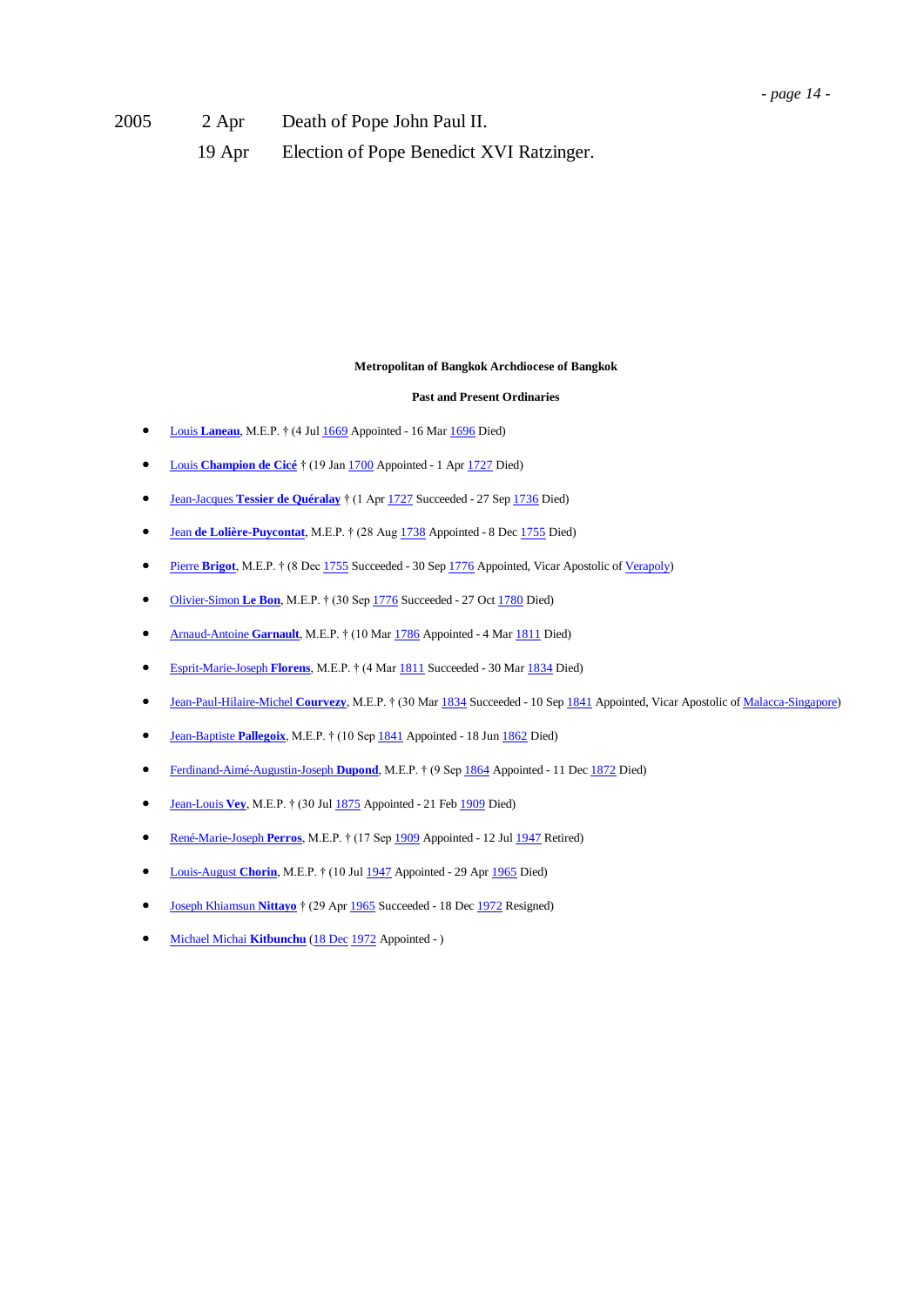#### **Historical Summary**

| Date                 | Event                                                   | From                                                                                  | To                                                   |  |  |  |  |  |  |
|----------------------|---------------------------------------------------------|---------------------------------------------------------------------------------------|------------------------------------------------------|--|--|--|--|--|--|
|                      |                                                         | Vicariate Apostolic of Siam                                                           |                                                      |  |  |  |  |  |  |
|                      | 1662 Erected                                            |                                                                                       | Vicariate Apostolic of Siam (erected)                |  |  |  |  |  |  |
|                      | Vicariate Apostolic of Eastern Siam {Siam Orientale}    |                                                                                       |                                                      |  |  |  |  |  |  |
| 10 September<br>1841 | Name Changed                                            | Vicariate Apostolic of Siam                                                           | Vicariate Apostolic of Eastern Siam {Siam Orientale} |  |  |  |  |  |  |
| 4 May 1899           | Territory Lost                                          | Vicariate Apostolic of Eastern Siam {Siam Orientale}                                  | Vicariate Apostolic of Laos (erected)                |  |  |  |  |  |  |
|                      | <b>Vicariate Apostolic of Bangkok</b>                   |                                                                                       |                                                      |  |  |  |  |  |  |
| 3 December<br>1924   | Name Changed                                            | Vicariate Apostolic of Eastern Siam {Siam Orientale}<br>Vicariate Apostolic of Thibet | Vicariate Apostolic of Bangkok                       |  |  |  |  |  |  |
| 30 June 1930         | Territory Lost                                          | Vicariate Apostolic of Bangkok                                                        | Mission "Sui Iuris" of Rajaburi (erected)            |  |  |  |  |  |  |
| 11 May 1944          | Territory Lost                                          | Vicariate Apostolic of Bangkok                                                        | Vicariate Apostolic of Chantaburi (erected)          |  |  |  |  |  |  |
| 17 November<br>1959  | <b>Territory Lost</b><br>Vicariate Apostolic of Bangkok |                                                                                       | Prefecture Apostolic of Chieng-Mai (erected)         |  |  |  |  |  |  |
|                      | <b>Archdiocese of Bangkok</b>                           |                                                                                       |                                                      |  |  |  |  |  |  |
| 18 December<br>1965  | Elevated<br>Vicariate Apostolic of Bangkok              |                                                                                       | Archdiocese of Bangkok                               |  |  |  |  |  |  |
| 9 February<br>1967   | Territory Lost                                          | Archdiocese of Bangkok                                                                | Diocese of Nakhorn-Sawan (erected)                   |  |  |  |  |  |  |

#### **Statistics**

| Year | <b>Catholics</b>                      | <b>Total</b><br>Population | Percent<br>Catholic | Diocesan<br><b>Priests</b> | <b>Religious</b><br><b>Priests</b> | Total<br><b>Priests</b> | <b>Catholics Per</b><br>Priest | Permanent<br><b>Deacons</b> | <b>Male Religious</b> | Female<br><b>Religious</b> | <b>Parishes</b> | <b>Source</b> |
|------|---------------------------------------|----------------------------|---------------------|----------------------------|------------------------------------|-------------------------|--------------------------------|-----------------------------|-----------------------|----------------------------|-----------------|---------------|
|      | <b>Vicariate Apostolic of Bangkok</b> |                            |                     |                            |                                    |                         |                                |                             |                       |                            |                 |               |
| 1949 | 28,783                                | 9,000,000                  | .3%                 | 55                         |                                    | 55                      | 523                            |                             | 42                    | 198                        |                 | ap1951        |
|      | <b>Archdiocese of Bangkok</b>         |                            |                     |                            |                                    |                         |                                |                             |                       |                            |                 |               |
| 1969 | 45,550                                | 6,656,577                  | .7%                 | 52                         | 29                                 | 81                      | 562                            |                             | 84                    | 439                        | 29              | ap1971        |
| 1980 | 60,000                                | 7,816,000                  | .8%                 | 46                         | 75                                 | 121                     | 495                            |                             | 176                   | 463                        | 39              | ap1981        |
| 1990 | 66,963                                | 11,387,000                 | .6%                 | 87                         | 77                                 | 164                     | 408                            |                             | 195                   | 445                        | 45              | ap1991        |
| 1999 | 78,825                                | 12,001,721                 | .7%                 | 102                        | 81                                 | 183                     | 430                            |                             | 212                   | 541                        | 47              | ap2000        |
| 2000 | 76,391                                | 13,065,565                 | .6%                 | 113                        | 81                                 | 194                     | 393                            |                             | 230                   | 500                        | 49              | ap2001        |
| 2001 | 79,015                                | 12,000,000                 | .7%                 | 119                        | 88                                 | 207                     | 381                            |                             | 234                   | 520                        | 51              | ap2002        |
| 2002 | 81,646                                | 12,398,000                 | .7%                 | 121                        | 87                                 | 208                     | 392                            |                             | 220                   | 516                        | 51              | ap2003        |
| 2003 | 84,160                                | 12,241,377                 | .7%                 | 120                        | 86                                 | 206                     | 408                            |                             | 217                   | 470                        | 51              | ap2004        |
| 2004 | 86,493                                | 12,471,646                 | .7%                 | 123                        | 86                                 | 209                     | 413                            |                             | 222                   | 504                        | 51              | ap2005        |
| 2006 | 111,514                               | 12,759,000                 | .9%                 | 128                        | 84                                 | 212                     | 526                            |                             | 252                   | 489                        | 51              | ap2007        |

**Note**: Any changes in boundaries over time are not indicated in the above table.

#### **Past and Present Ordinaries**

- [Giacomo Luigi](http://www.catholic-hierarchy.org/bishop/bcheng.html) **Cheng** † (11 Ma[y 1944](http://www.catholic-hierarchy.org/events/b1944b.html) Appointed 14 Ap[r 1952](http://www.catholic-hierarchy.org/events/b1952b.html) Died)
- Francis Xavier **[Sanguon Souvannasri](http://www.catholic-hierarchy.org/bishop/bsanguon.html)** † (8 Ja[n 1953](http://www.catholic-hierarchy.org/events/b1953.html) Appointed 3 Ap[r 1970](http://www.catholic-hierarchy.org/events/b1970d.html) Resigned)
- Lawrence **[Thienchai Samanchit](http://www.catholic-hierarchy.org/bishop/bthsa.html)** [\(3 Jul](http://www.catholic-hierarchy.org/events/bay0703.html) [1971](http://www.catholic-hierarchy.org/events/b1971d.html) Appointed )

**Historical Summary**

| <b>Date</b>                       | Event | rom |  |  |  |  |  |  |
|-----------------------------------|-------|-----|--|--|--|--|--|--|
| Vicariate Apostolic of Chantaburi |       |     |  |  |  |  |  |  |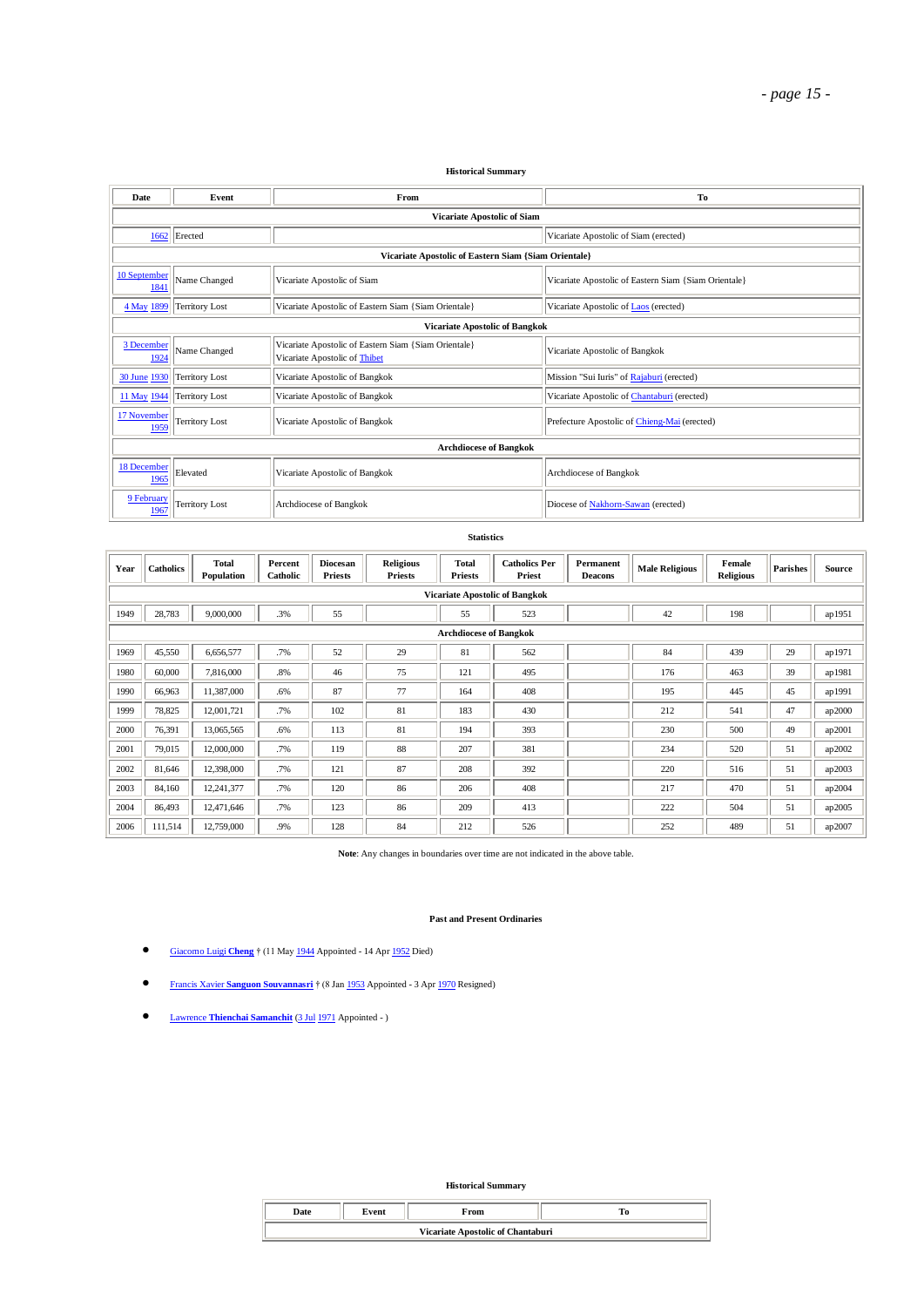# *- page 16 -*

| 11 May 1944 Erected       |                                                                 | Vicariate Apostolic of Bangkok                            | Vicariate Apostolic of Chantaburi (erected) |  |  |  |  |  |  |  |
|---------------------------|-----------------------------------------------------------------|-----------------------------------------------------------|---------------------------------------------|--|--|--|--|--|--|--|
| Diocese of Chantaburi     |                                                                 |                                                           |                                             |  |  |  |  |  |  |  |
| 18 December 1965 Elevated |                                                                 | Vicariate Apostolic of Chantaburi   Diocese of Chantaburi |                                             |  |  |  |  |  |  |  |
|                           | Diocese of Chanthaburi                                          |                                                           |                                             |  |  |  |  |  |  |  |
|                           | $\frac{2 \text{ July } 1969}{2 \text{ July } 1969}$ Mame Change | Diocese of Chantaburi                                     | Diocese of Chanthaburi                      |  |  |  |  |  |  |  |

#### **Statistics**

| Year | <b>Catholics</b>                  | Total<br>Population | Percent<br>Catholic | <b>Diocesan</b><br><b>Priests</b> | <b>Religious</b><br><b>Priests</b> | <b>Total</b><br><b>Priests</b> | <b>Catholics Per</b><br>Priest | Permanent<br><b>Deacons</b> | Male<br><b>Religious</b> | Female<br><b>Religious</b> | Parishe<br>s | [Source] |
|------|-----------------------------------|---------------------|---------------------|-----------------------------------|------------------------------------|--------------------------------|--------------------------------|-----------------------------|--------------------------|----------------------------|--------------|----------|
|      | Vicariate Apostolic of Chantaburi |                     |                     |                                   |                                    |                                |                                |                             |                          |                            |              |          |
| 1950 | 12,380                            | 3,200,734           | .4%                 | 20                                |                                    | 20                             | 619                            |                             |                          | 67                         | 16           | ap1951   |
|      |                                   |                     |                     |                                   |                                    | <b>Diocese of Chantaburi</b>   |                                |                             |                          |                            |              |          |
|      |                                   |                     |                     |                                   |                                    | <b>Diocese of Chanthaburi</b>  |                                |                             |                          |                            |              |          |
| 1969 | 21,079                            | 1,464,629           | 1.4%                | 37                                | 6                                  | 43                             | 490                            |                             | 34                       | 172                        | 17           | ap1971   |
| 1980 | 25,588                            | 2,987,000           | .9%                 | 40                                | 5                                  | 45                             | 568                            |                             | 34                       | 196                        | 26           | ap1981   |
| 1990 | 28,251                            | 3,190,000           | .9%                 | 49                                | 13                                 | 62                             | 455                            |                             | 36                       | 177                        | 38           | ap1991   |
| 1999 | 30,856                            | 4,064,872           | .8%                 | 61                                | 13                                 | 74                             | 416                            |                             | 36                       | 189                        | 50           | ap2000   |
| 2000 | 31,155                            | 4,128,389           | .8%                 | 63                                | 12                                 | 75                             | 415                            |                             | 39                       | 196                        | 41           | ap2001   |
| 2001 | 31,384                            | 4,165,818           | .8%                 | 71                                | 14                                 | 85                             | 369                            |                             | 38                       | 191                        | 41           | ap2002   |
| 2002 | 31,178                            | 4,228,388           | .7%                 | 73                                | 15                                 | 88                             | 354                            |                             | 43                       | 194                        | 41           | ap2003   |
| 2003 | 37,914                            | 4,286,475           | .9%                 | 74                                | 15                                 | 89                             | 426                            |                             | 33                       | 196                        | 41           | ap2004   |
| 2004 | 38,880                            | 4,333,797           | .9%                 | 74                                | 14                                 | 88                             | 441                            |                             | 30                       | 200                        | 41           | ap2005   |
| 2006 | 37,149                            | 4,445,881           | .8%                 | 78                                | 17                                 | 95                             | 391                            |                             | 57                       | 207                        | 42           | lap2007  |

# **Diocese of Chiang Mai Past and Present Ordinaries**

**COL** Robert Ratna **[Bamrungtrakul](http://www.catholic-hierarchy.org/bishop/bbamr.html)** † (28 Ap[r 1975](http://www.catholic-hierarchy.org/events/b1975b.html) Appointed - 17 Oc[t 1986](http://www.catholic-hierarchy.org/events/b1986e.html) Resigned)

[Joseph Sangval](http://www.catholic-hierarchy.org/bishop/bsur.html) **Surasarang** [\(17 Oct](http://www.catholic-hierarchy.org/events/bay1017.html) [1986](http://www.catholic-hierarchy.org/events/b1986e.html) Appointed - )

### **Historical Summary**

| <b>Date</b>               | Event                              | <b>From</b>                                  | Тo                    |  |  |  |  |  |  |
|---------------------------|------------------------------------|----------------------------------------------|-----------------------|--|--|--|--|--|--|
|                           | Prefecture Apostolic of Chieng-Mai |                                              |                       |  |  |  |  |  |  |
| 17 November 1959 Erected  |                                    | Prefecture Apostolic of Chieng-Mai (erected) |                       |  |  |  |  |  |  |
|                           | <b>Diocese of Chieng-Mai</b>       |                                              |                       |  |  |  |  |  |  |
| 18 December 1965 Elevated |                                    | Prefecture Apostolic of Chieng-Mai           | Diocese of Chieng-Mai |  |  |  |  |  |  |
|                           | Diocese of Chiang Mai              |                                              |                       |  |  |  |  |  |  |
|                           | 2 July 1969 Name Change            | Diocese of Chieng-Mai                        | Diocese of Chiang Mai |  |  |  |  |  |  |

| Year | <b>Catholics</b>      | Total<br>Population | Percent<br><b>Catholic</b> | <b>Diocesan</b><br><b>Priests</b> | <b>Religious</b><br><b>Priests</b> | Total<br><b>Priests</b> | <b>Catholics Per</b><br>Priest | Permanent<br><b>Deacons</b> | Male<br><b>Religious</b> | Female<br><b>Religious</b> | Parishe<br>s | Source |
|------|-----------------------|---------------------|----------------------------|-----------------------------------|------------------------------------|-------------------------|--------------------------------|-----------------------------|--------------------------|----------------------------|--------------|--------|
|      | Diocese of Chiang Mai |                     |                            |                                   |                                    |                         |                                |                             |                          |                            |              |        |
| 1970 | 5,807                 | 2.920.297           | .2%                        | $\mathbf{\hat{}}$                 | 23                                 | 25                      | 232                            |                             | 33                       | 31                         |              | ap1971 |
| 1980 | 9,942                 | 4,468,274           | .2%                        | 3                                 | 23                                 | 26                      | 382                            |                             | 33                       | 35                         | 18           | ap1981 |
| 1990 | 19.144                | 5,118,000           | .4%                        | 8                                 | 24                                 | 32                      | 598                            |                             | 35                       | 50                         | 20           | ap1991 |
| 1999 | 31,765                | 5,694,679           | .6%                        | 17                                | 28                                 | 45                      | 705                            |                             | 42                       | 72                         | 24           | ap2000 |
| 2000 | 34,848                | 5,796,126           | .6%                        | 19                                | 30                                 | 49                      | 711                            |                             | 60                       | 79                         | 25           | ap2001 |
| 2001 | 36,518                | 5,796,126           | .6%                        | 21                                | 32                                 | 53                      | 689                            |                             | 60                       | 100                        | 26           | ap2002 |

#### **Statistics**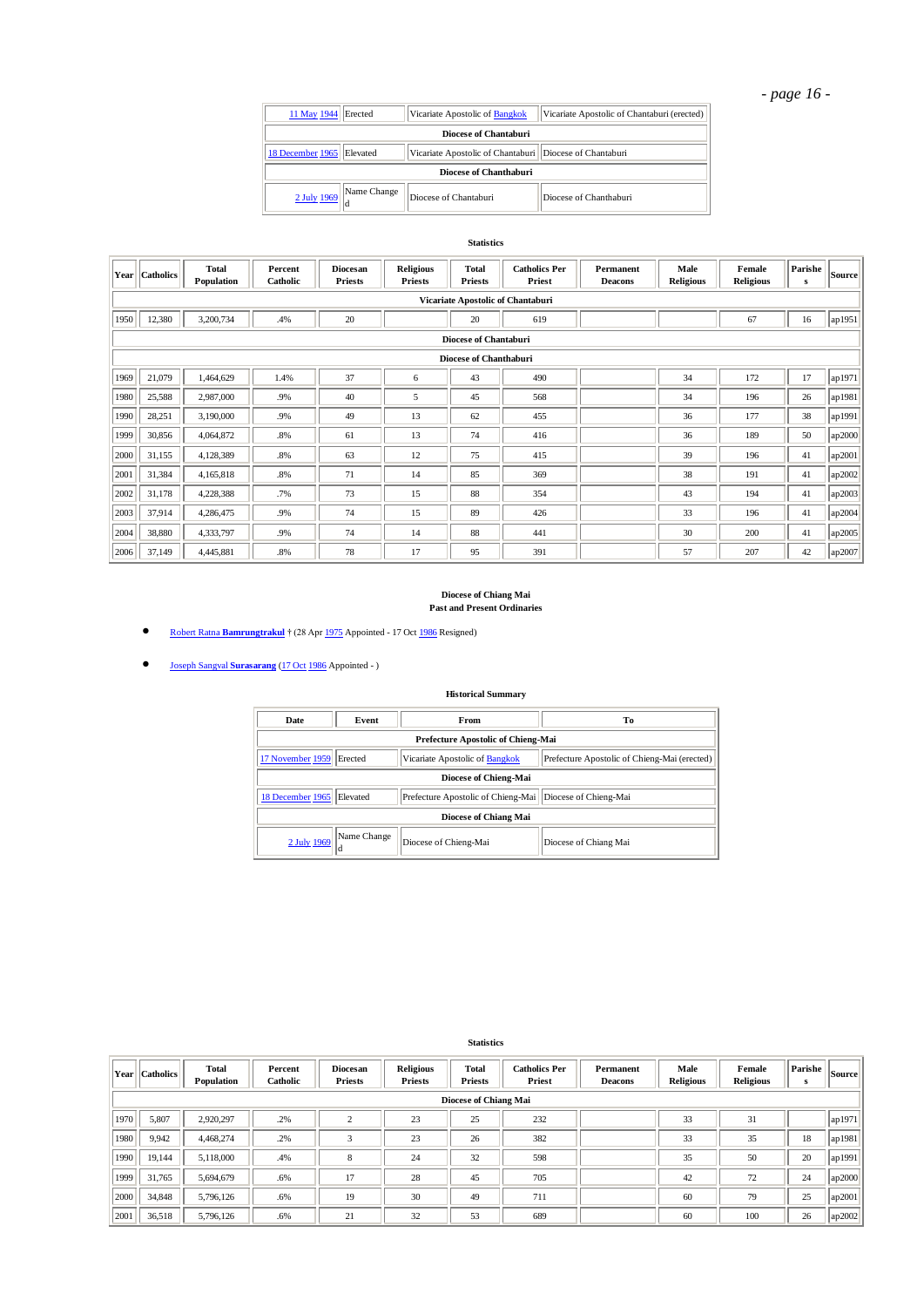*- page 17 -*

| 2002 | 38,894 | 5,824,935 | .7%                      | $\sim$<br>∼ | $\alpha$<br>38 | 60 | 648 | 62 |     | 26            | ap2003 |
|------|--------|-----------|--------------------------|-------------|----------------|----|-----|----|-----|---------------|--------|
| 2003 | 40.598 | 5,824,935 | .7%                      | $\sim$<br>∸ | $\sim$<br>30   | 58 | 699 | 64 | 101 | 26            | ap2004 |
| 2004 | 41.944 | 5,824,935 | $\overline{a}$<br>$.7\%$ | ∼           | $\alpha$<br>38 | 60 | 699 | 61 | 110 | $\sim$<br>ا ت | ap2005 |

#### **Diocese of Nakhorn-Sawan**

#### **Past and Present Ordinaries**

- [Michel-Auguste-Marie](http://www.catholic-hierarchy.org/bishop/blanger.html) **Langer**, M.E.P. † (9 Fe[b 1967](http://www.catholic-hierarchy.org/events/b1967b.html) Appointed 24 Ma[y 1976](http://www.catholic-hierarchy.org/events/b1976c.html) Resigned)
- Joseph **[Banchong Aribarg](http://www.catholic-hierarchy.org/bishop/bbanc.html)** [\(24 May](http://www.catholic-hierarchy.org/events/bay0524.html) [1976](http://www.catholic-hierarchy.org/events/b1976c.html) Appointed [5 Nov](http://www.catholic-hierarchy.org/events/bay1105.html) [1998](http://www.catholic-hierarchy.org/events/b1998f.html) Resigned)
- **COULT ARRY AND ISLAM ATTES APPOINTED APPOINTED APPOINT AT A LOUIS Appointed, Archbishop of Thare and Nonseng)**
- [Francis Xavier Kriengsak](http://www.catholic-hierarchy.org/bishop/bkrko.html) **Kovitvanit** [\(7 Mar](http://www.catholic-hierarchy.org/events/bay0307.html) [2007](http://www.catholic-hierarchy.org/events/b2007.html) Appointed )

|                                 | тими кагочницаг у |                                                  |                                    |  |  |  |  |  |  |  |  |  |  |
|---------------------------------|-------------------|--------------------------------------------------|------------------------------------|--|--|--|--|--|--|--|--|--|--|
| <b>Date</b>                     | Event             | From                                             | Tо                                 |  |  |  |  |  |  |  |  |  |  |
| <b>Diocese of Nakhorn-Sawan</b> |                   |                                                  |                                    |  |  |  |  |  |  |  |  |  |  |
| 9 February 1967 Erected         |                   | Archdiocese of Bangkok                           | Diocese of Nakhorn-Sawan (erected) |  |  |  |  |  |  |  |  |  |  |
| Diocese of Nakhon Sawan         |                   |                                                  |                                    |  |  |  |  |  |  |  |  |  |  |
| 2 July 1969                     | Name Change       | Diocese of Nakhorn-Sawan Diocese of Nakhon Sawan |                                    |  |  |  |  |  |  |  |  |  |  |

**Historical Summary**

#### **Statistics**

| Year | <b>Catholics</b>               | <b>Total</b><br>Population | Percent<br>Catholic | Diocesan<br><b>Priests</b> | <b>Religious</b><br><b>Priests</b> | Total<br><b>Priests</b> | <b>Catholics Per</b><br>Priest | Permanent<br><b>Deacons</b> | Male<br><b>Religious</b> | Female<br><b>Religious</b> | Parishe<br>s | Source |  |
|------|--------------------------------|----------------------------|---------------------|----------------------------|------------------------------------|-------------------------|--------------------------------|-----------------------------|--------------------------|----------------------------|--------------|--------|--|
|      | <b>Diocese of Nakhon Sawan</b> |                            |                     |                            |                                    |                         |                                |                             |                          |                            |              |        |  |
| 1970 | 4,171                          | 3,987,765                  | .1%                 | 17                         |                                    | 17                      | 245                            |                             |                          | 21                         | 12           | ap1971 |  |
| 1980 | 5,518                          | 5,650,000                  | .1%                 | 3                          | 16                                 | 19                      | 290                            |                             | 21                       | 25                         |              | ap1981 |  |
| 1990 | 8,380                          | 7,338,125                  | .1%                 | 13                         | 9                                  | 22                      | 380                            |                             | 12                       | 22                         | 20           | ap1991 |  |
| 1999 | 9,537                          | 7,549,813                  | .1%                 | 22                         | 6                                  | 28                      | 340                            |                             | 11                       | 24                         | 22           | ap2000 |  |
| 2000 | 9,856                          | 8,299,235                  | .1%                 | 21                         | $\,$ 8 $\,$                        | 29                      | 339                            |                             | 11                       | 33                         | 22           | ap2001 |  |
| 2001 | 9,237                          | 8,272,430                  | .1%                 | 20                         | $\overline{ }$                     | 27                      | 342                            |                             | 12                       | 37                         | 28           | ap2002 |  |
| 2002 | 10,272                         | 8,280,400                  | .1%                 | 18                         | $\mathbf{r}$                       | 25                      | 410                            |                             | 12                       | 37                         | 28           | ap2003 |  |
| 2003 | 11,251                         | 9,036,800                  | .1%                 | 18                         | $\mathbf{r}$                       | 25                      | 450                            |                             | 12                       | 37                         | 28           | ap2004 |  |
| 2004 | 10,878                         | 8,358,639                  | .1%                 | 35                         |                                    | 36                      | 302                            |                             | 6                        | 44                         | 28           | ap2005 |  |

#### **Past and Present Ordinaries**

- [Gaétan](http://www.catholic-hierarchy.org/bishop/bpaso.html) **Pasotti**, S.D.B. † [\( 1931](http://www.catholic-hierarchy.org/events/b1931.html) Appointed 3 Se[p 1950](http://www.catholic-hierarchy.org/events/b1950e.html) Died)
- [Pietro Luigi](http://www.catholic-hierarchy.org/bishop/bcarretto.html) **Carretto**, S.D.B. † (12 Ap[r 1951](http://www.catholic-hierarchy.org/events/b1951b.html) Appointed 26 Ju[n 1969](http://www.catholic-hierarchy.org/events/b1969f.html) Appointed, Bishop o[f Surat Thani\)](http://www.catholic-hierarchy.org/diocese/dsuth.html)
- Robert Ratna **[Bamrungtrakul](http://www.catholic-hierarchy.org/bishop/bbamr.html)** † (26 Ju[n 1969](http://www.catholic-hierarchy.org/events/b1969f.html) Appointed 28 Ap[r 1975](http://www.catholic-hierarchy.org/events/b1975b.html) Appointed, Bishop o[f Chiang Mai\)](http://www.catholic-hierarchy.org/diocese/dchma.html)
- Joseph **[Ek Thabping](http://www.catholic-hierarchy.org/bishop/bekth.html)** † (2 Oc[t 1975](http://www.catholic-hierarchy.org/events/b1975e.html) Appointed 12 Fe[b 1985](http://www.catholic-hierarchy.org/events/b1985.html) Died)
- [John Bosco Manat](http://www.catholic-hierarchy.org/bishop/bchua.html) **Chuabsamai** [\(25 Nov](http://www.catholic-hierarchy.org/events/bay1125.html) [1985](http://www.catholic-hierarchy.org/events/b1985f.html) Appointed [24 Jul](http://www.catholic-hierarchy.org/events/bay0724.html) [2003](http://www.catholic-hierarchy.org/events/b2003g.html) Resigned)
- [John Bosco Panya](http://www.catholic-hierarchy.org/bishop/bkrit.html) **Kritcharoen** [\(18 Mar](http://www.catholic-hierarchy.org/events/bay0318.html) [2005](http://www.catholic-hierarchy.org/events/b2005b.html) Appointed )

### **Historical Summary**

|                                 | vent | Trom |  |  |  |  |  |  |  |  |
|---------------------------------|------|------|--|--|--|--|--|--|--|--|
| Mission "Sui Iuris" of Rajaburi |      |      |  |  |  |  |  |  |  |  |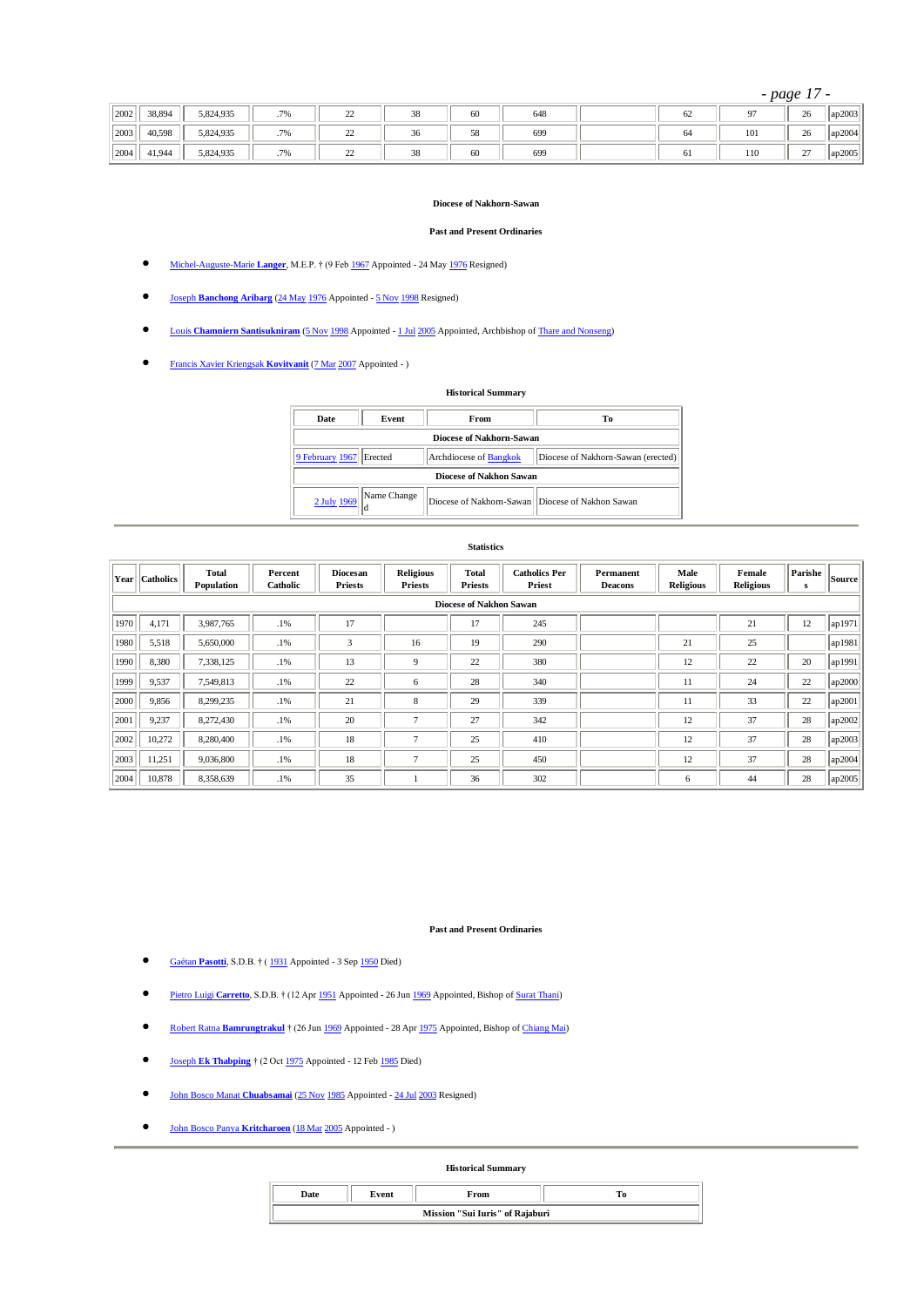# *- page 18 -*

| 30 June 1930                                                                                    | Erected                                 | Vicariate Apostolic of Bangkok   | Mission "Sui Iuris" of Rajaburi (erected) |  |  |  |  |  |  |  |
|-------------------------------------------------------------------------------------------------|-----------------------------------------|----------------------------------|-------------------------------------------|--|--|--|--|--|--|--|
|                                                                                                 | <b>Prefecture Apostolic of Rajaburi</b> |                                  |                                           |  |  |  |  |  |  |  |
| 28 May 1934                                                                                     | Elevated                                | Prefecture Apostolic of Rajaburi |                                           |  |  |  |  |  |  |  |
|                                                                                                 | Vicariate Apostolic of Rajaburi         |                                  |                                           |  |  |  |  |  |  |  |
| 3 April 1941<br>Elevated<br>Prefecture Apostolic of Rajaburi<br>Vicariate Apostolic of Rajaburi |                                         |                                  |                                           |  |  |  |  |  |  |  |
| <b>Diocese of Bangnokhuek</b>                                                                   |                                         |                                  |                                           |  |  |  |  |  |  |  |
| 18 December 1965                                                                                | Elevated                                | Vicariate Apostolic of Rajaburi  | Diocese of Bangnokhuek                    |  |  |  |  |  |  |  |
|                                                                                                 |                                         | <b>Diocese of Rathuri</b>        |                                           |  |  |  |  |  |  |  |
| 21 October 1966                                                                                 | Name Change<br>ld                       | Diocese of Bangnokhuek           | Diocese of Ratburi                        |  |  |  |  |  |  |  |
| 26 June 1969                                                                                    | <b>Territory Lost</b>                   | Diocese of Ratburi               | Diocese of Surat Thani (erected)          |  |  |  |  |  |  |  |
|                                                                                                 |                                         | <b>Diocese of Ratchaburi</b>     |                                           |  |  |  |  |  |  |  |
| 26 June 1969                                                                                    | Name Change<br>Id                       | Diocese of Rathuri               | Diocese of Ratchaburi                     |  |  |  |  |  |  |  |

#### **Statistics**

| Year | <b>Catholics</b>                | <b>Total</b><br>Population | Percent<br>Catholic | Diocesan<br><b>Priests</b> | <b>Religious</b><br><b>Priests</b> | <b>Total</b><br><b>Priests</b> | <b>Catholics Per</b><br>Priest | Permanent<br><b>Deacons</b> | Male<br><b>Religious</b> | Female<br><b>Religious</b> | Parishe<br>${\bf s}$ | Source                        |  |
|------|---------------------------------|----------------------------|---------------------|----------------------------|------------------------------------|--------------------------------|--------------------------------|-----------------------------|--------------------------|----------------------------|----------------------|-------------------------------|--|
|      | Vicariate Apostolic of Rajaburi |                            |                     |                            |                                    |                                |                                |                             |                          |                            |                      |                               |  |
| 1949 | 10,389                          | 2,541,039                  | .4%                 | $\overline{7}$             | 28                                 | 35                             | 296                            |                             | 22                       | 40                         |                      | $\lceil \text{ap1951} \rceil$ |  |
|      | <b>Diocese of Bangnokhuek</b>   |                            |                     |                            |                                    |                                |                                |                             |                          |                            |                      |                               |  |
|      | <b>Diocese of Ratburi</b>       |                            |                     |                            |                                    |                                |                                |                             |                          |                            |                      |                               |  |
|      | <b>Diocese of Ratchaburi</b>    |                            |                     |                            |                                    |                                |                                |                             |                          |                            |                      |                               |  |
| 1970 | 13,543                          | 1,041,444                  | 1.3%                | 21                         | 12                                 | 33                             | 410                            |                             | 17                       | 51                         | 12                   | ap1971                        |  |
| 1980 | 16,248                          | 1,693,525                  | 1.0%                | 19                         | 10                                 | 29                             | 560                            |                             | 15                       | 76                         | 13                   | ap1981                        |  |
| 1990 | 15,962                          | 2,042,462                  | .8%                 | 28                         | 17                                 | 45                             | 354                            |                             | 34                       | 118                        | 25                   | lap1991                       |  |
| 1999 | 15,136                          | 2,221,267                  | .7%                 | 43                         | 18                                 | 61                             | 248                            |                             | 24                       | 113                        | 33                   | ap2000                        |  |
| 2000 | 15,346                          | 2,259,493                  | .7%                 | 45                         | 18                                 | 63                             | 243                            |                             | 23                       | 113                        | 33                   | ap2001                        |  |
| 2001 | 15,246                          | 2,264,970                  | .7%                 | 50                         | 20                                 | 70                             | 217                            |                             | 35                       | 115                        | 33                   | ap2002                        |  |
| 2002 | 15,427                          | 2,281,014                  | .7%                 | 52                         | 18                                 | 70                             | 220                            |                             | 34                       | 86                         | 33                   | ap2003                        |  |
| 2003 | 15,367                          | 2,298,585                  | .7%                 | 54                         | 18                                 | 72                             | 213                            |                             | 24                       | 82                         | 23                   | ap2004                        |  |
| 2004 | 15,730                          | 2,327,381                  | .7%                 | 56                         | 13                                 | 69                             | 227                            |                             | 19                       | 82                         | 33                   | ap2005                        |  |

#### **Past and Present Ordinaries**

- [Pietro Luigi](http://www.catholic-hierarchy.org/bishop/bcarretto.html) **Carretto**, S.D.B. † (26 Ju[n 1969](http://www.catholic-hierarchy.org/events/b1969f.html) Appointed 21 Ju[n 1988](http://www.catholic-hierarchy.org/events/b1988c.html) Retired)
- Michael **[Praphon Chaicharoen](http://www.catholic-hierarchy.org/bishop/bpraphon.html)**, S.D.B. † (21 Ju[n 1988](http://www.catholic-hierarchy.org/events/b1988c.html) Appointed 20 Ma[y 2003](http://www.catholic-hierarchy.org/events/b2003e.html) Died)
- [Joseph Prathan](http://www.catholic-hierarchy.org/bishop/bsrid.html) **Sridarunsil**, S.D.B. [\(9 Oct](http://www.catholic-hierarchy.org/events/bay1009.html) [2004](http://www.catholic-hierarchy.org/events/b2004e.html) Appointed )

#### **Historical Summary**

| Date | Event | From | ľо                                                                       |  |  |  |  |
|------|-------|------|--------------------------------------------------------------------------|--|--|--|--|
|      |       |      | 26 June 1969 Erected Diocese of Ratburi Diocese of Surat Thani (erected) |  |  |  |  |

|      | Year Catholics | <b>Total</b><br>Population | Percent<br>Catholic | <b>Diocesan</b><br><b>Priests</b> | <b>Religious</b><br><b>Priests</b> | Total<br><b>Priests</b> | <b>Catholics Per</b><br>Priest | Permanent<br><b>Deacons</b> | Male<br><b>Religious</b> | Female<br><b>Religious</b> | Parishe<br>s | Source |
|------|----------------|----------------------------|---------------------|-----------------------------------|------------------------------------|-------------------------|--------------------------------|-----------------------------|--------------------------|----------------------------|--------------|--------|
| 1970 | 3.820          | 3,270,989                  | .1%                 |                                   | 24                                 | 24                      | 159                            |                             | 28                       | 31                         |              | ap1971 |
| 1980 | 5,007          | 5,943,000                  | .1%                 |                                   | 31                                 | 31                      | 161                            |                             | 35                       | 66                         | 13           | ap1981 |
| 1990 | 5.908          | 7,061,000                  | .1%                 |                                   | 32                                 | 33                      | 179                            |                             | 37                       | 101                        | 29           | ap1991 |
| 1999 | 6,586          | 8,540,114                  | .1%                 | 5                                 | 26                                 | 31                      | 212                            |                             | 61                       | 74                         | 36           | ap2000 |
| 2000 | 6,586          | 8,540,114                  | .1%                 | 5                                 | 26                                 | 31                      | 212                            |                             | 61                       | 74                         | 36           | ap2001 |
| 2001 | 6,682          | 8,629,828                  | .1%                 | 6                                 | 34                                 | 40                      | 167                            |                             | 70                       | 95                         | 37           | ap2002 |
| 2002 | 6,500          | 8,167,224                  | .1%                 | 6                                 | 33                                 | 39                      | 166                            |                             | 49                       | 105                        | 19           | ap2003 |
| 2003 | 6.178          | 8,904,385                  | .1%                 | 8                                 | 32                                 | 40                      | 154                            |                             | 40                       | 103                        | 39           | ap2004 |
| 2004 | 6,682          | 9,015,380                  | .1%                 | 9                                 | 34                                 | 43                      | 155                            |                             | 44                       | 99                         | 39           | ap2005 |